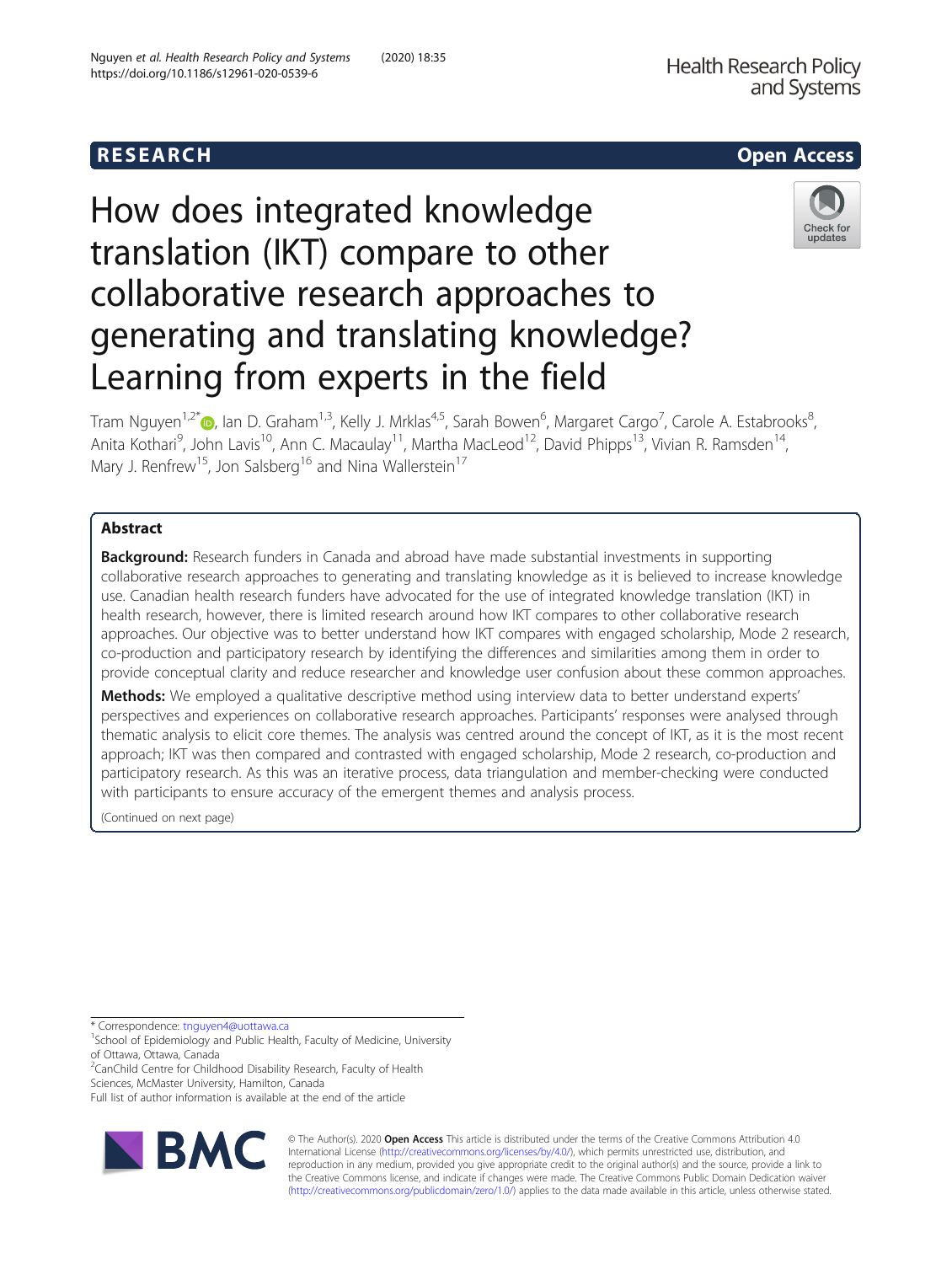## (Continued from previous page)

Results: Differences were noted in the orientation (i.e. original purpose), historical roots (i.e. disciplinary origin) and partnership/engagement (i.e. role of partners etc.). Similarities among the approaches included (1) true partnerships rather than simple engagement, (2) focus on essential components and processes rather than labels, (3) collaborative research orientations rather than research methods, (4) core values and principles, and (5) extensive time and financial investment. Core values and principles among the approaches included co-creation, reciprocity, trust, fostering relationships, respect, co-learning, active participation, and shared decision-making in the generation and application of knowledge. All approaches require extensive time and financial investment to develop and maintain true partnerships.

**Conclusions:** This qualitative study is the first to systematically synthesise experts' perspectives and experiences in a comparison of collaborative research approaches. This work contributes to developing a shared understanding of collaborative research approaches to facilitate conceptual clarity in use, reporting, indexing and communication among researchers, trainees, knowledge users and stakeholders to advance IKT and implementation science.

Keywords: Integrated knowledge translation, Engaged scholarship, Mode 2 research, Co-production, Participatory research, Collaborative research, Partnership, Implementation science

# Introduction

Collaborative research with knowledge users is believed to be one of the best ways to support the rapid application of research evidence and generate greater impact on practice, policy, health systems and societal outcomes (i.e. effective knowledge translation (KT) and implementation practices) [\[1](#page-16-0), [2](#page-16-0)]. Scholars use multiple terms, concepts, traditions, models and frameworks when de-scribing collaborative research and practice [[3,](#page-16-0) [4](#page-16-0)]. Table [1](#page-2-0) provides a list of terms commonly employed in Canada and recognised by many funders, governments and research teams to facilitate shared understanding. Over the past two decades in Canada, health research funding agencies have promoted the funding of research partnerships as a means to promote greater uptake of research findings and thereby produce the desired research impact. This logic relates to bridging the 'know-do' gap [[28\]](#page-17-0) by focusing research on the needs of those who would use it in the real world (i.e. knowledge users) to increase knowledge use and impact. The logic also implies that, through working together on the research, researchers and knowledge users learn from each other, breaking down some of the barriers that typically divide the two communities [[29,](#page-17-0) [30\]](#page-17-0).

Research funders in Canada [[31\]](#page-17-0), Australia [[32](#page-17-0)], the United Kingdom [[33\]](#page-17-0), the Netherlands [\[34](#page-17-0)] and the United States [\[35](#page-17-0)] have created funding opportunities to promote and support collaborative research approaches to generating and translating knowledge. Specifically, in Canada, integrated knowledge translation (IKT) has been widely promoted and used in health research [\[16](#page-17-0)]. Kothari et al. define IKT as "a model of collaborative research, where researchers work with knowledge users who identify a problem and have the authority to implement the research recommendations" [[18\]](#page-17-0). Original conceptions of IKT date back to the late 1990s with work at the former Canadian Health Service Research Foundation (CHSRF) under the leadership of Jonathan Lomas, who developed the first Canadian IKT funding opportunities (then referred to as Knowledge Exchange and Linkage and Exchange funding programmes) that required health system decision-makers to be co-principle applicants on grants submitted to the CHSRF [\[36](#page-17-0)]; this was followed by the Canadian Institutes for Health Research (CIHR) referring to it as IKT in 2007 [[16](#page-17-0)]. The CHSRF and the CIHR recognised and promoted the novelty of IKT compared to other existing collaborative research approaches through the engagement of decision-makers/policymakers in research, who were positioned to use the outcomes to influence change, thus increasing knowledge uptake (a mandate of the CIHR). IKT and other collaborative research approaches contribute to "the practice and science of implementation research as they provide opportunities to advance understandings of processes and factors that facilitate and hinder the development and sharing of knowledge in health systems" [[2](#page-16-0)]. However, there is a limited understanding and formal research of how IKT compares with other collaborative research approaches that have a focus on the co-creation of knowledge and its application in the real world.

To ensure the feasibility of completing this study in a timely manner, we conducted a review and preliminary synthesis of the literature [[37](#page-17-0)] to identify approaches that were prevalent in the published (Medline, CINAHL, PsycINFO, Embase) and grey literatures (government reports/websites) under the following terms: (1) engaged scholarship, (2) Mode 2 research, (3) co-production and (4) participatory research. We tracked back temporally from the most recent approach (IKT, engaged scholarship, Mode 2 research, co-production, then participatory research). We selected these approaches as they are widely used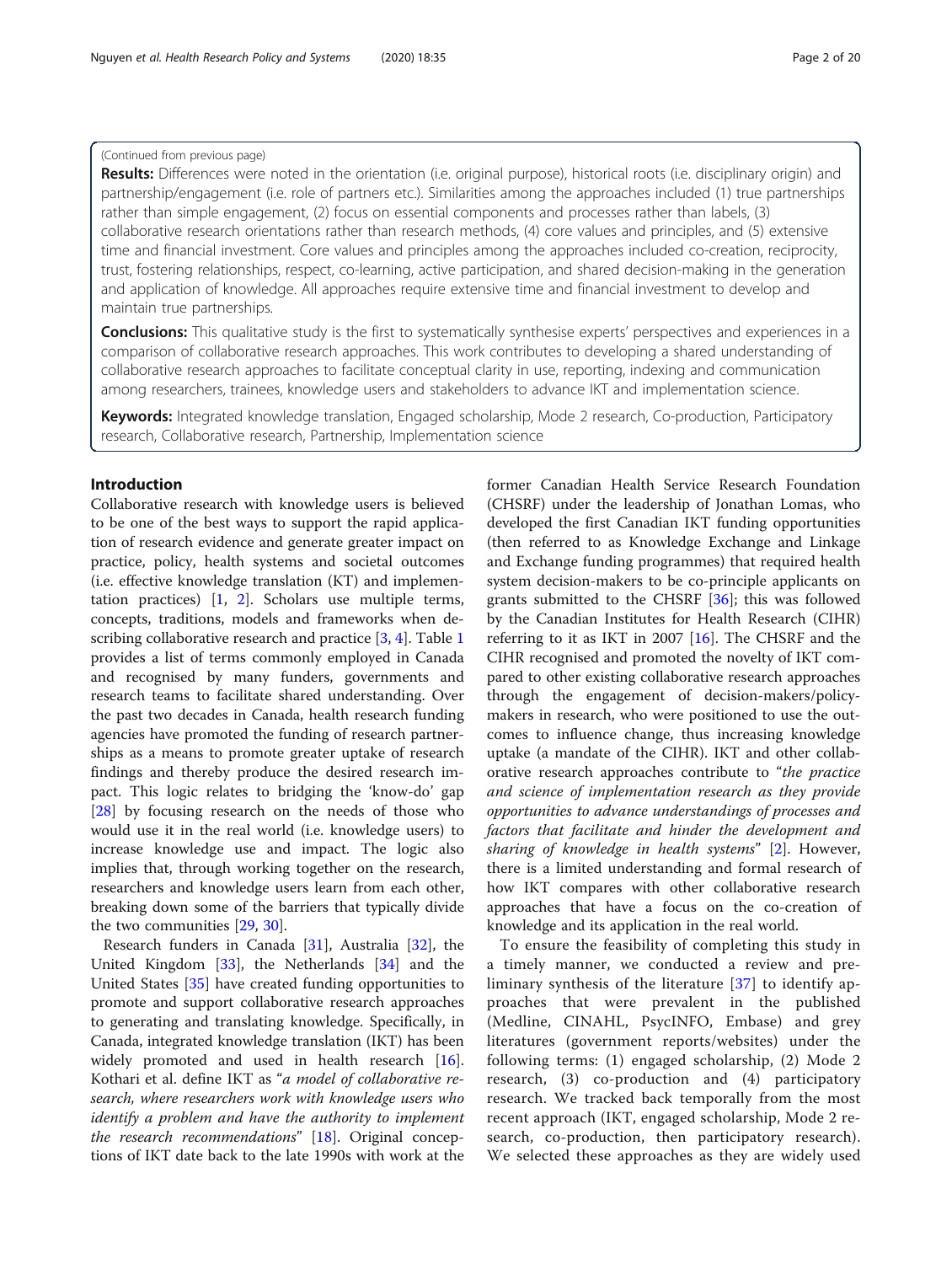# <span id="page-2-0"></span>Table 1 Terms and definitions

| Co-creation                         | "Co-creation - collaborative knowledge generation by academics working alongside other stakeholder - reflects a "Mode<br>2" relationship (knowledge production rather than knowledge translation) between universities and society. Co-creation<br>is widely believed to increase research impact  Co-creation emerged independently in several fields, including business<br>studies ("value co-creation"), design science ("experience-based co-design"), computer science ("technology co-design"),<br>and community development ("participatory research"). Key success principles included (1) a systems perspective (assuming<br>emergence, local adaptation, and nonlinearity); (2) the framing of research as a creative enterprise with human experience<br>at its core; and (3) an emphasis on process (the framing of the program, the nature of relationships, and governance and<br>facilitation arrangements, especially the style of leadership and how conflict is managed)." [5] |
|-------------------------------------|---------------------------------------------------------------------------------------------------------------------------------------------------------------------------------------------------------------------------------------------------------------------------------------------------------------------------------------------------------------------------------------------------------------------------------------------------------------------------------------------------------------------------------------------------------------------------------------------------------------------------------------------------------------------------------------------------------------------------------------------------------------------------------------------------------------------------------------------------------------------------------------------------------------------------------------------------------------------------------------------------|
|                                     | " refers to the active involvement of end-users in various stages of the production process  However, the main<br>difference in the definitions between co-creation and co-production is that, in line with the work of Vargo and Lusch (2004,<br>the cocreation literature puts more emphasis on co-creation as value" [6, 7]                                                                                                                                                                                                                                                                                                                                                                                                                                                                                                                                                                                                                                                                    |
| Co-production                       | "process through which inputs used to produce a good or service are contributed by individuals who are not 'in' the<br>same organization" [8]                                                                                                                                                                                                                                                                                                                                                                                                                                                                                                                                                                                                                                                                                                                                                                                                                                                     |
|                                     | "co-production means delivering public services in an equal and reciprocal relationship between professionals, people<br>using services, their families and their neighbours. Where activities are co-produced in this way, both services and<br>neighbourhoods become far more effective agents of change." [9]                                                                                                                                                                                                                                                                                                                                                                                                                                                                                                                                                                                                                                                                                  |
| Decision-makers                     | "Decision-makers in the health services field can range from frontline health providers to administrators to ministers of<br>health." [10]                                                                                                                                                                                                                                                                                                                                                                                                                                                                                                                                                                                                                                                                                                                                                                                                                                                        |
|                                     | "An individual who makes decisions about, or influences, health policies or practices. Decision makers can be practitioners,<br>educators, health care administrators, elected officials (Exception: Federal elected officials), and individuals within the media,<br>health charities, patient user groups or the private sector. They can work at the local community, municipal, provincial or<br>national level. Decision makers are those individuals who are likely to be able to make use of the results of the research." [11]                                                                                                                                                                                                                                                                                                                                                                                                                                                            |
| Dissemination                       | "Dissemination goes well beyond simply making research available through the traditional vehicles of journal publication<br>and academic conference presentations. It involves a process of extracting the main messages or key implications derived<br>from research results and communicating them to targeted groups of decision-makers and other stakeholders in a way that<br>encourages them to factor the research implications into their work. Face-to-face communication is encouraged whenever<br>possible." [10]                                                                                                                                                                                                                                                                                                                                                                                                                                                                      |
|                                     | "Dissemination involves identifying the appropriate audience for research findings, and tailoring the research message and<br>the medium to the audience to ensure optimal awareness and understanding of the message." [12]                                                                                                                                                                                                                                                                                                                                                                                                                                                                                                                                                                                                                                                                                                                                                                      |
| Engaged Scholarship                 | "connecting the rich resources of the university to our most pressing social, civic and ethical problems." [13]                                                                                                                                                                                                                                                                                                                                                                                                                                                                                                                                                                                                                                                                                                                                                                                                                                                                                   |
|                                     | "collaborative form of inquiry in which academics and practitioners leverage their different perspectives and competencies"<br>to coproduce knowledge about a complex problem or phenomenon that exists under conditions of uncertainty found in<br>the world  Our argument for engaged scholarship is based on the concept of arbitrage-a strategy of exploiting<br>differences in the kinds of knowledge that scholars and practitioners can contribute on a problem of interest." [14]                                                                                                                                                                                                                                                                                                                                                                                                                                                                                                         |
| Implementation<br>Science           | "the scientific study of methods to promote the systematic uptake of research findings and other evidence-based<br>practices into routine practice, and, hence, to improve the quality and effectiveness of health services and care." [15]                                                                                                                                                                                                                                                                                                                                                                                                                                                                                                                                                                                                                                                                                                                                                       |
| Integrated Knowledge<br>Translation | " represents a different way of doing research and involves active collaboration between researchers and research users in<br>all parts of the research process, including the shaping of the research questions, decisions about the methods involvement<br>in the data collection and tools development, interpretation of the findings and dissemination and implementation of the<br>research results" [16]                                                                                                                                                                                                                                                                                                                                                                                                                                                                                                                                                                                   |
|                                     | "a way of approaching research to increase the chances that the results will be applicable to the population under study.<br>It is a paradigm shift that focuses on engagement with end users and the context in which they work. Essentially it is a<br>collaborative way of conducting research that involves researchers and knowledge-users, sometimes from multiple<br>communities (e.g. clinicians, managers, policy makers, patients) working together as partners in the research process." [17]                                                                                                                                                                                                                                                                                                                                                                                                                                                                                          |
|                                     | "a model of collaborative research, where researchers work with knowledge users who identify a problem and have the<br>authority to implement the research recommendations" [18]                                                                                                                                                                                                                                                                                                                                                                                                                                                                                                                                                                                                                                                                                                                                                                                                                  |
|                                     | "In integrated KT, stakeholders or potential research knowledge users are engaged in the entire research process. By doing<br>integrated KT, researchers and research users work together to shape the research process by collaborating to determine the<br>research questions, deciding on the methodology, being involved in data collection and tools development, interpreting the<br>findings, and helping disseminate the research results. This approach, also known by such terms as collaborative research,<br>action-oriented research, and co-production of knowledge, should produce research findings that are more likely be relevant<br>to and used by the end users." [19]                                                                                                                                                                                                                                                                                                       |
| Knowledge Exchange                  | "Knowledge exchange is collaborative problem-solving between researchers and decision-makers that happens through<br>linkage and exchange. Effective knowledge exchange involves interaction between decision-makers and researchers and<br>results in mutual learning through the process of planning, producing, disseminating, and applying existing or new research<br>in decision-making." [10]                                                                                                                                                                                                                                                                                                                                                                                                                                                                                                                                                                                              |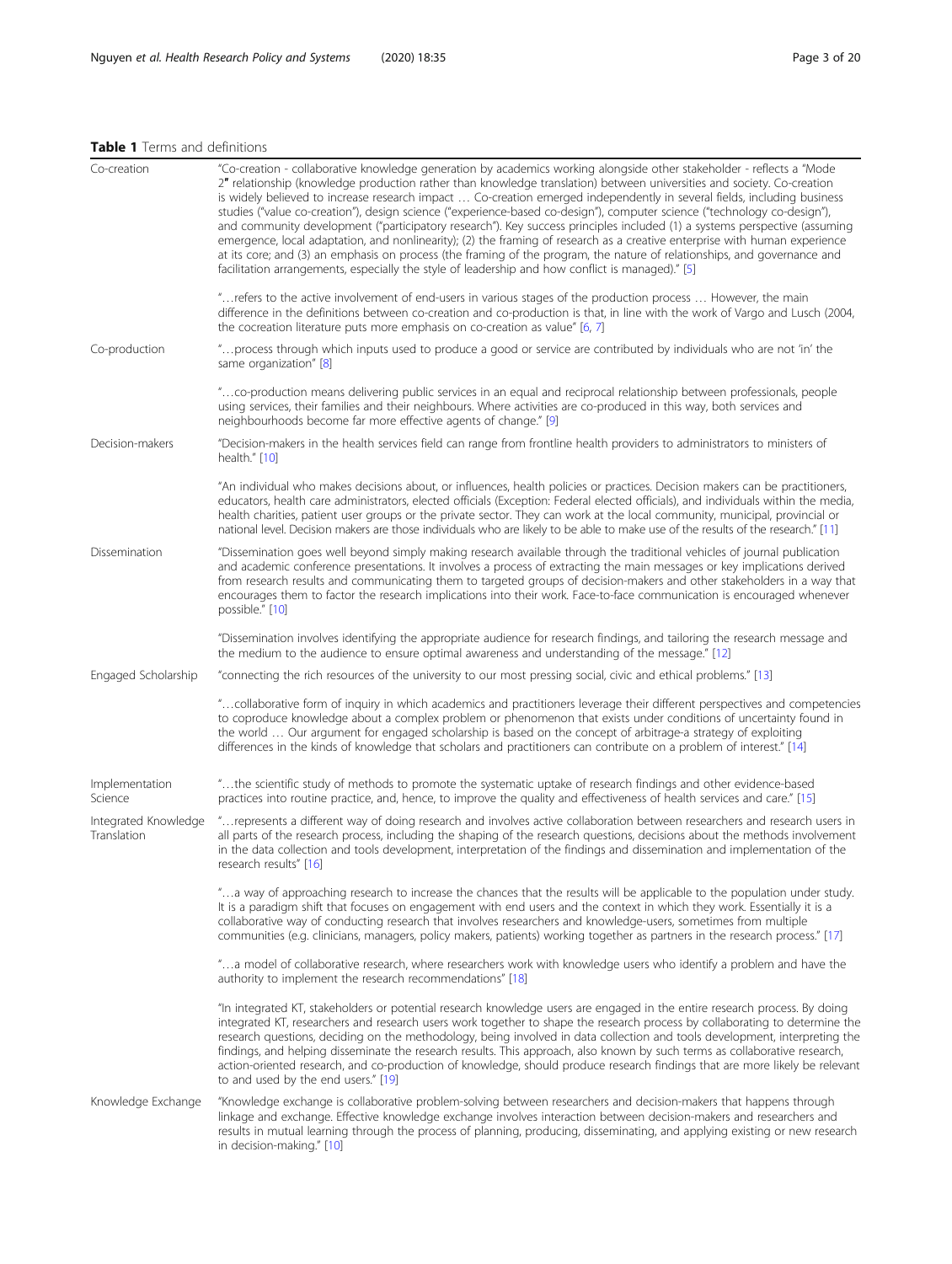# Table 1 Terms and definitions (Continued)

|                                | "The exchange of knowledge refers to the interaction between the knowledge user and the researcher, resulting in mutual<br>learning." [11]                                                                                                                                                                                                                                                                                                                                                                                                                                                                                                                      |
|--------------------------------|-----------------------------------------------------------------------------------------------------------------------------------------------------------------------------------------------------------------------------------------------------------------------------------------------------------------------------------------------------------------------------------------------------------------------------------------------------------------------------------------------------------------------------------------------------------------------------------------------------------------------------------------------------------------|
|                                | "knowledge exchange refers to the interaction between knowledge-users (those who can inform their decision-making<br>with research) and researchers (the knowledge producers) that result in mutual learning and knowledge use." [12]                                                                                                                                                                                                                                                                                                                                                                                                                           |
| Knowledge Translation          | "a dynamic and iterative process that includes synthesis, dissemination, exchange and ethically sound application of<br>knowledge to improve the health of Canadians, provide more effective health services and products and strengthen the<br>health care system." [19]                                                                                                                                                                                                                                                                                                                                                                                       |
|                                | "This process takes place within a complex system of interactions between researchers and knowledge users that may vary<br>in intensity, complexity and level of engagement depending on the nature of the research and the findings as well as the<br>needs of the particular knowledge user." [20]                                                                                                                                                                                                                                                                                                                                                            |
| Knowledge to Action<br>Process | "The Knowledge to Action Process conceptualizes the relationship between knowledge creation and action, with each<br>concept comprised of ideal phases or categories. A knowledge creation "funnel" conveys the idea that knowledge needs to<br>be increasingly distilled before it is ready for application. The action part of the process can be thought of as a cycle leading<br>to implementation or application of knowledge. In contrast to the knowledge funnel, the action cycle represents the<br>activities that may be needed for knowledge application." [19]                                                                                      |
|                                | " IKT is about an exchange of knowledge between relevant stakeholders that results in action. To achieve this, appropriate<br>relationships must be cultivated. The first step in this process is to identify the relevant stakeholders and to establish a<br>common understanding of KTA [Knowledge to Action]. It is our hope that this discussion and clarification of terms, along<br>with our presentation of a conceptual map for the KTA process, will help knowledge producers and users understand the<br>nature of the terrain so that they can find their way through the complex, iterative, and organic process of knowledge<br>translation." [21] |
| Knowledge Synthesis            | "A synthesis is an evaluation or analysis of research evidence and expert opinion on a specific topic to aid in decision-<br>making or help decision-makers in the development of policies. It can help place the results of a single study in context by<br>providing the overall body of research evidence. There are many forms of synthesis, ranging from very formal systematic<br>reviews, like those carried out by the Cochrane Collaboration, to informal literature reviews." [10]                                                                                                                                                                    |
|                                | "means the contextualization and integration of research findings of individual research studies within the larger body of<br>knowledge on the topic. A synthesis must be reproducible and transparent in its methods, using quantitative and/or<br>qualitative methods. It could take the form of a systematic review, follow the methods developed by the Cochrane<br>Collaboration, result from a consensus conference or expert panel or synthesize qualitative or quantitative results. Realist<br>syntheses, narrative syntheses, meta-analyses, meta-syntheses and practice guidelines are all forms of synthesis." [11]                                 |
| Knowledge Use                  | "process by which specific research-based knowledge (science) is implemented in practice." [22]                                                                                                                                                                                                                                                                                                                                                                                                                                                                                                                                                                 |
| Knowledge Users                | "an individual who is likely to be able to use the knowledge generated through research to make informed decisions<br>about health policies, programs and/or practices. A knowledge-user's level of engagement in the research process may vary<br>in intensity and complexity depending on the nature of the research and his/her information needs. A knowledge-user can<br>be, but is not limited to, a practitioner, policy-maker, educator, decision-maker, health care administrator, community leader,<br>or an individual in a health charity, patient group, private sector organization, or media outlet." [11]                                       |
|                                | Individuals, groups, or organisations (including patients, healthcare providers, caregivers, communities, funders, organisations<br>and policy-makers/decision-makers, managers, researchers, trainees, industry, media/journalists) that would be considered<br>the beneficiaries of research or who are positioned to use the research to inform their decisions about policies, programmes,<br>treatments, interventions and practices [17, 22]                                                                                                                                                                                                              |
| Linkage and Exchange           | "the process of ongoing interaction, collaboration and exchange of ideas between the researcher and decision-maker<br>communities. In a specific research collaboration, it involves working together before, during and after the research<br>program." [10]                                                                                                                                                                                                                                                                                                                                                                                                   |
| Mode 2 Research                | "[Research that is] socially distributed, application-oriented, trans-disciplinary and subject to multiple accountabilities" [23]                                                                                                                                                                                                                                                                                                                                                                                                                                                                                                                               |
|                                | "[Research that is] based on the needs of end users in the health care system and is arguably a more socially accountable<br>form of knowledge production" [24]                                                                                                                                                                                                                                                                                                                                                                                                                                                                                                 |
| Partners                       | Knowledge users, decision-makers, stakeholders, end-users, service-users, consumers, community members, community of<br>interest, citizens, industry, groups, funders engaged in the research process                                                                                                                                                                                                                                                                                                                                                                                                                                                           |
| Participatory Research         | "systematic inquiry, with the collaboration of those affected by the issue being studied, for the purposes of education and<br>taking action or effecting social change" [25]                                                                                                                                                                                                                                                                                                                                                                                                                                                                                   |
|                                | "an umbrella term for a school of approaches that share a core philosophy of inclusivity and of recognizing the value of<br>engaging in the research process (rather than including only as subjects of the research) those who are intended to be the<br>beneficiaries, users, and stakeholders of the research. Among the approaches included within this rubric are community-<br>based participatory research, participatory rural appraisal, empowerment evaluation, participatory action research  and<br>forms of action research embracing a participatory philosophy" [26]                                                                             |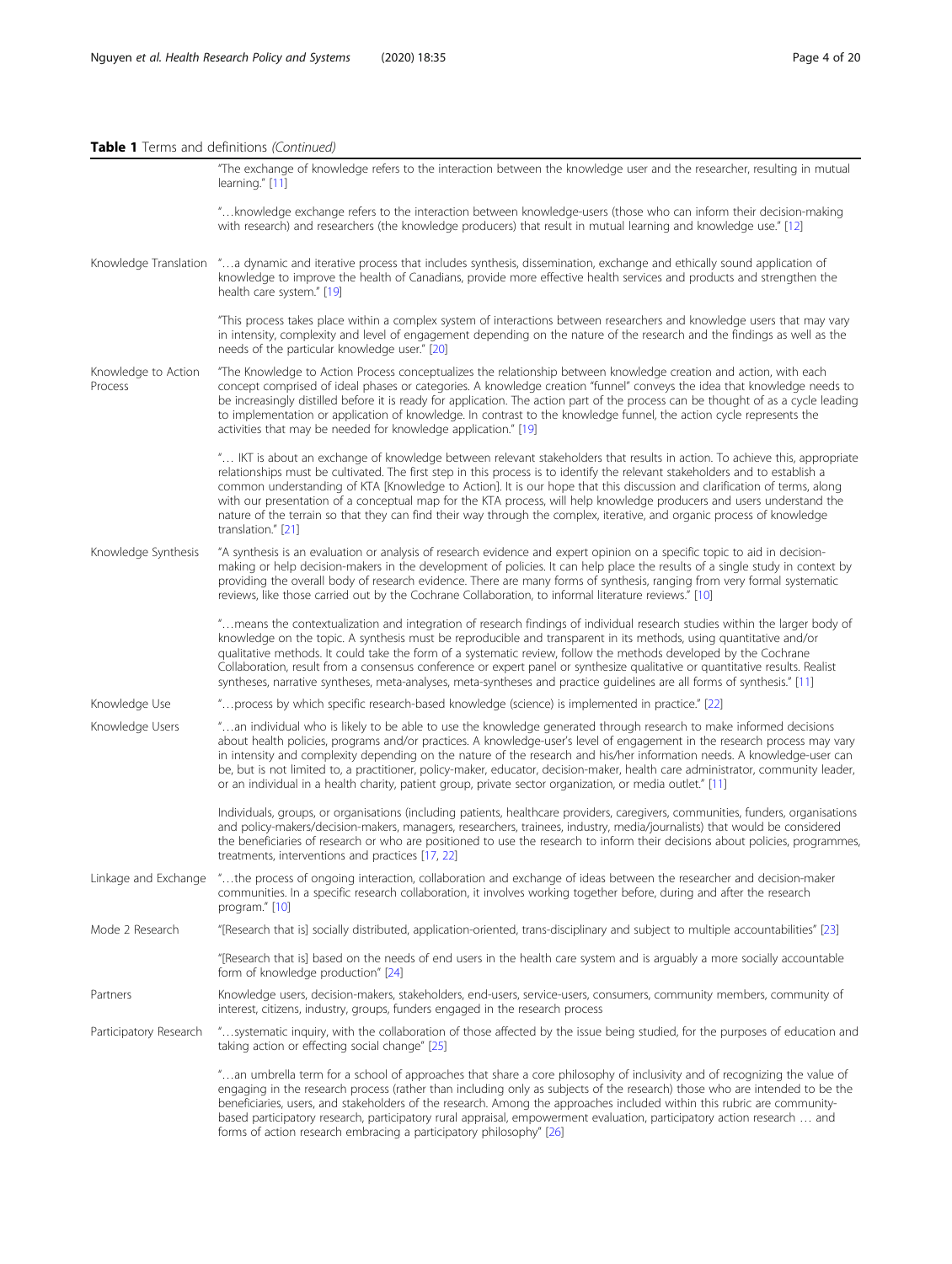| Research Partnerships | "individuals, groups or organizations engaged in collaborative research activity involving at least one researcher (e.g.,<br>individual affiliated with an academic institution), and any stakeholder actively engaged in any part of the research process<br>(e.g., decision or policy maker, health care administrator or leader, community agency, charities, network, patients etc.) Such<br>arrangements might or might not be formalized at the institutional level through a memorandum of understanding." [27] |
|-----------------------|------------------------------------------------------------------------------------------------------------------------------------------------------------------------------------------------------------------------------------------------------------------------------------------------------------------------------------------------------------------------------------------------------------------------------------------------------------------------------------------------------------------------|
| <b>Stakeholders</b>   | Individuals, groups or organisations with shared interest in the research; may be in the geographic locality of the research<br>setting or may be affected by the environmental effects of the research but may not necessarily use the generated<br>knowledge [11]                                                                                                                                                                                                                                                    |

globally, they are prevalent in the literature, and the research team collectively represents these comparative approaches. Definitions for these approaches are presented in Table [1](#page-2-0). The objective of this study is to better understand how IKT compares with engaged scholarship, Mode 2 research, co-production and participatory research by identifying the differences and similarities among them. It is important to note that our goal was not about refuting or supporting IKT or any single approach but rather to bring conceptual clarity around the concepts and intents of the different approaches/traditions. Trainees, in particular, report being unclear about whether they are the same or different and, if different, in what ways. We hope to establish a shared understanding and promote a clearer description about these approaches in order to advance knowledge about the use, application, measurement and evaluation of the outcomes/impacts arising from these different varieties of 'working together'. We recognise that there is also growing interest in 'patient engagement' (PE) and 'patient and public involvement' (PPI) in health services and, to a lesser extent, in research generation [[38](#page-17-0), [39](#page-17-0)]; however, these concepts were excluded. Our study focus was entirely on research partnerships, the last or penultimate level of engagement in most engagement frameworks, while PE and PPI typically include lesser levels of engagement such as communications/sharing, consultation/listening, deliberation, and involvement/engagement, which fall short of partnership/shared decision-making. Modes of knowledge production other than Mode 2 research were also not considered because of their less frequent use.

# Methods

#### Study design

We used a qualitative descriptive method [\[40](#page-17-0)] with interview data to explore experts' perspectives and experiences on the differences and similarities among IKT, engaged scholarship, Mode 2 research, co-production and participatory research. We used the COnsolidated criteria for REporting Qualitative studies (COREQ) 32-item checklist [[41\]](#page-17-0) to guide the reporting of this study, including the methods (data collection, data analysis) as well as the structure of results.

# **Setting**

TN conducted the majority of the interviews by telephone and a few face-to-face at a convenient location for participants (home, café, workplace, office).

## Data collection

Our primary data source were participant interviews. Interviews were semi-structured and averaged 45 min in duration (Additional file [1](#page-16-0)). The aim of the interview was to gain novel insights from participants about perceived differences and similarities among IKT, engaged scholarship, Mode 2 research, co-production and participatory research. The topics for discussion across the approaches included theoretical underpinnings (i.e. purpose and motivation) and historical development (i.e. key developers). We asked participants to identify key literature (Additional file [2\)](#page-16-0) related to the various approaches, which served as our secondary data source. TN emailed the interview guide to participants 2 weeks prior to conducting the telephone/face-to-face interviews. Participants were asked to complete the interview questions independently prior to their scheduled interview. TN validated participants' responses during the interview and took detailed notes including any additional comments. Importantly, TN utilised her learning to iterate and explore concepts of the approaches with participants, which added to the richness of the dialogue in a way that has not previously occurred. TN and IDG continued to recruit additional participants until data saturation was achieved, defined as the point at which no new themes emerged among the interviews.

# Research team and reflexivity Personal characteristics

TN is a postdoctoral fellow with extensive experience in qualitative interviewing who conducted all of the interviews with interested participants. TN is supervised by IDG and has a keen interest in collaborative research, in particular IKT, as it is the focus of her postdoctoral work. Our multidisciplinary research team ( $n = 15$ ) consisted of experienced experts (researchers (PhD) and clinicians (MD)) recognised internationally for their contributions to the field of KT and implementation science (see Table [2](#page-5-0) for research team characteristics). The majority of our team members ( $n = 14$ ) also contributed as study participants ( $n = 17$ ) and authors ( $n = 14$ ) on this paper and they may prefer their own perspective over others. However,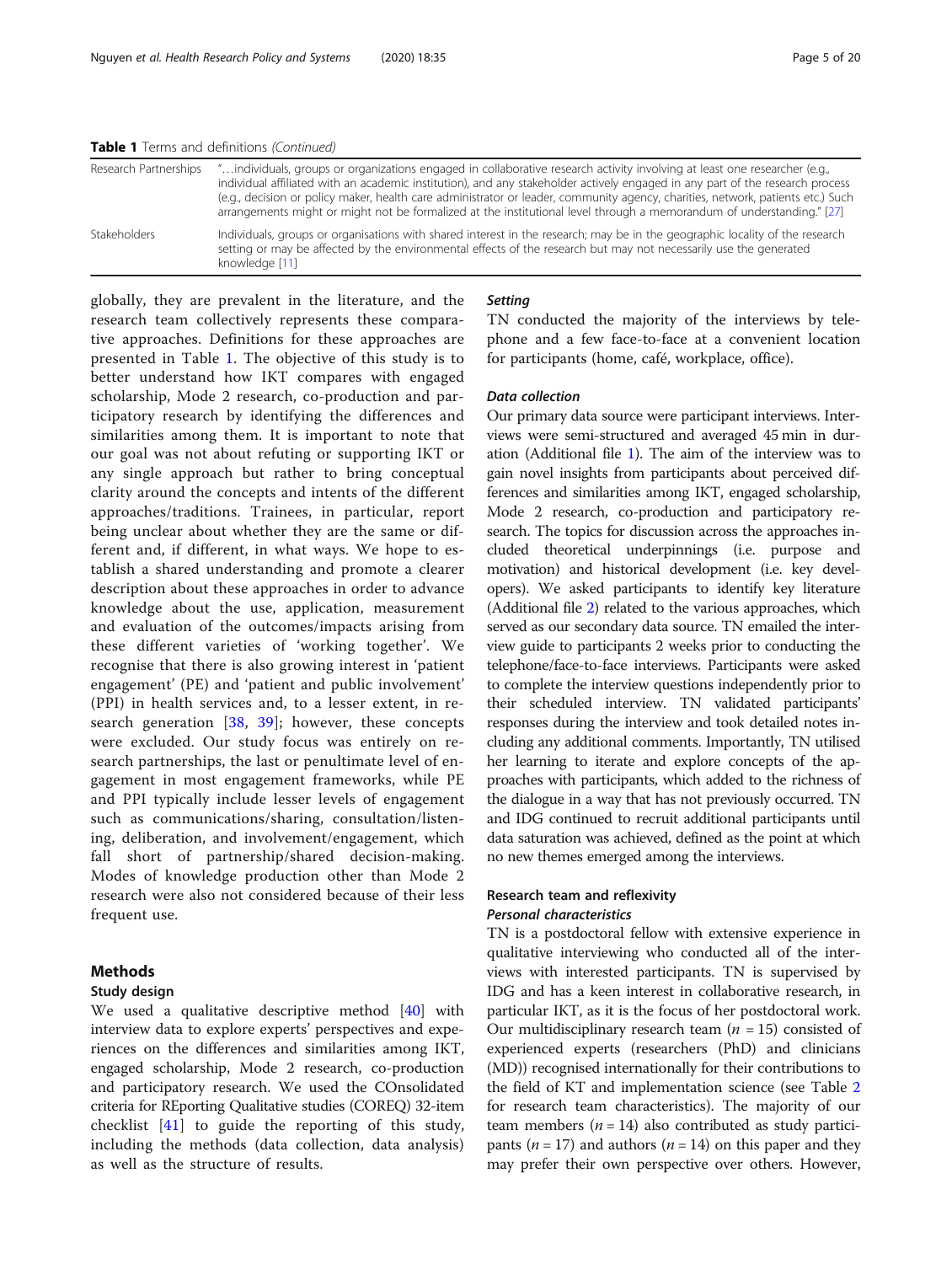| Team members ( $n = 15$ ) | Gender | Country       | Credentials              | Position                          |
|---------------------------|--------|---------------|--------------------------|-----------------------------------|
| TN                        | F.     | Canada        | PhD                      | Postdoctoral Fellow               |
| IDG                       | M      | Canada        | PhD, FCAHS, FNYAM, FRSC  | Professor                         |
| <b>KJM</b>                | F      | Canada        | <b>MSc</b>               | PhD Candidate/Clinician Scientist |
| <b>SB</b>                 | F      | Canada        | PhD                      | Professor                         |
| MC                        |        | Australia     | PhD                      | Professor                         |
| CAS                       |        | Canada        | CM, PhD, RN, FCAHS, FAAN | Professor                         |
| AK                        | F      | Canada        | PhD                      | Professor                         |
| JL                        | M      | Canada        | MD, PhD                  | Professor                         |
| <b>ACM</b>                | F      | Canada        | CM, MD FCAHS FRCPC (Hon) | Professor                         |
| MM.                       | F      | Canada        | PhD, RN                  | Professor                         |
| DP                        | M      | Canada        | PhD                      | Professor                         |
| <b>VR</b>                 | F      | Canada        | PhD, RN, BSN, MS         | Professor                         |
| <b>MJR</b>                | F      | Canada        | RN RM PhD FRSE           | Professor                         |
| JS                        | M      | Ireland       | <b>PhD</b>               | Professor                         |
| <b>NW</b>                 | F      | United States | DrPH, MPH                | Professor                         |

<span id="page-5-0"></span>Table 2 Research team characteristics

the team collectively represented the five approaches under study, and by inviting members/experts in each realm, the research team was encouraged to take a critical stance when reviewing what was reported about each approach. We feel that, by creating a safe and collaborative exchange, experts were more likely to critically review the results and interpretations. The team views this commitment to the embedded process both as a key strength and a scientific necessity of the project and paper. In this way, we both studied and approached the work using a collaborative/IKT approach (e.g. we were 'walking the talk').

Team members were aware of each other's work and some have collaborated in the past. From the qualitative viewpoint of this study, involving diverse team members in the co-creation of the research is an optimal strategy to capture the richness of knowledge, experience and practice context, and enriches rather than detracts from the research. A primary rationale for undertaking this study was that these various approaches are typically siloed in the literature and not discussed or considered in relation to each other; this study provided an opportunity for team members to consider, analyse and describe their own approaches and view other approaches in a systematic, comparative way that had previously not been undertaken or described. This mode of dialogue offered the team a rich opportunity to see their own practice in light of others' approaches and led to fruitful and in-depth dialogue among members and was a key design feature of the approach. Many insights were subsequently gleaned during the course of interpreting the findings and drafting the paper. Given the qualitative nature of the study, the intent was not to structure our efforts to achieve objectivity but, rather, we intended to capture and explore the depth and diversity of the approaches among those experts in conceiving/using them. The best informants for each approach were, in fact, the experts who developed them, and it is for this reason

Table 3 Participant characteristics

| Participants<br>$(n = 17)$ |   | Gender Country       | Approach                                  |
|----------------------------|---|----------------------|-------------------------------------------|
| 1                          | M | Canada               | IKT, CP, PR                               |
| 2                          | M | Canada               | IKT                                       |
| 3                          | F | Canada               | IKT, ES, CP                               |
| 4                          | F | Canada               | Did not align with a specific<br>approach |
| 5                          | F | United<br>Kingdom    | Did not align with a specific<br>approach |
| 6                          | F | Canada               | IKT                                       |
| 7                          | M | Canada               | Did not align with a specific<br>approach |
| 8                          | M | Ireland              | PR                                        |
| 9                          | F | Canada               | PR                                        |
| 10                         | F | Canada               | Did not align with a specific<br>approach |
| 11                         | F | Canada               | Mode 2, IKT                               |
| 12                         | F | Canada               | CP                                        |
| 13                         | F | Canada               | IKT                                       |
| 14                         | F | Australia            | PR                                        |
| 15                         | F | Canada               | <b>PR</b>                                 |
| 16                         | M | Canada               | IKT                                       |
| 17                         | F | <b>United States</b> | <b>PR</b>                                 |

CP co-production, ES engaged scholarship, IKT integrated knowledge translation, PR participatory research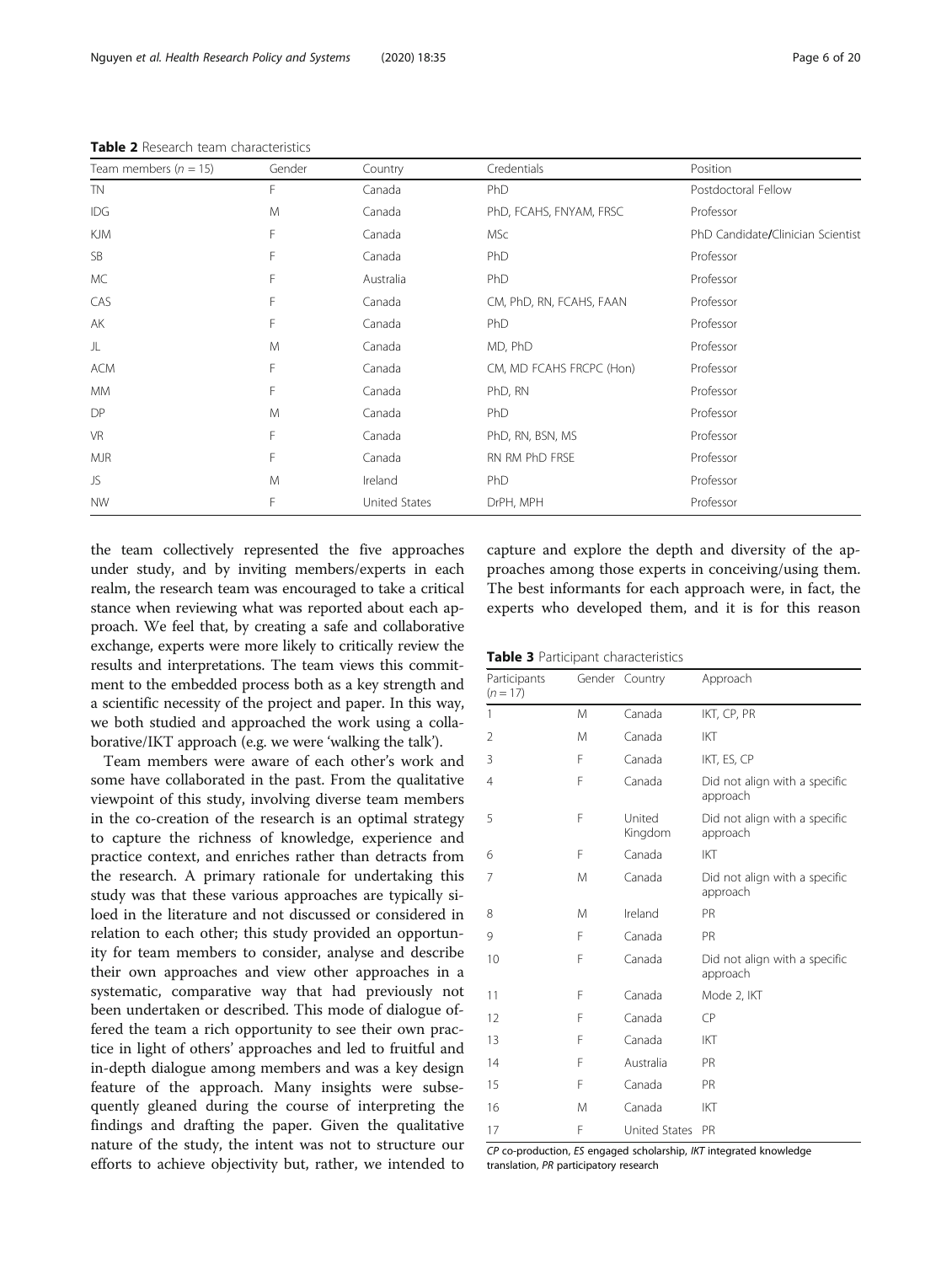that they were recruited to participate and share their knowledge and experiences.

#### Participant selection ( $n = 17$ )

TN and IDG originally identified and compiled a list of 13 participants derived from the published and grey literature; an additional 10 were recommended through networking and respondent-driven sampling [[42](#page-17-0)]. TN and IDG contacted participants through email (face-to-face where possible) with detailed information about the study. Contact information for participants was sought through public domains (primarily university websites, faculty directories and author contact information from key literature). Participation was voluntary and informed consent sought prior to study enrolment. Participants included renowned experts (researchers and clinicians) who have published extensively or who are recognised by their peers to have extensive expertise in the various approaches. Ultimately, a sample of 17 participants (see Table [3](#page-5-0) for participant characteristics), primarily researchers, were enrolled in the study. We used an IKT approach to conduct the research and involved participants in every phase of the study to increase knowledge uptake. We made efforts throughout the research to create a cross-walk for participants to consider, discuss and debate the differences and similarities among approaches. All participants were offered the opportunity to interpret findings as a team and contribute as scholarly co-authors in disseminating the research.

## Relationship with participants

TN informed all participants of her background, interests, personal goals and reasons for conducting this study to ensure transparency. TN also kept an audit trail to ensure her bias, assumptions, personal goals, reasons and interests in conducting this study were made transparent. TN worked collaboratively with all participants on every aspect of this study, thus interested participants turned into research team members as the study evolved.

# Analysis and findings Data analysis

We centred the analysis around the most recent approach, IKT, given its germinal relationship within Canadian health research funding agencies. TN and IDG conducted thematic analysis [[43](#page-17-0)] of participant interviews to derive core themes from the data, which were validated by the team. An iterative process of comparing and contrasting the phrasing and meanings inherent within different perspectives was conducted. Member-checking was carried out with participants to ensure the accuracy of the emergent themes and the analysis process in an iterative manner. Our review and synthesis of the key literature within and across approaches provided additional insights and validation of the emergent themes that arose from analysis of participant interviews. No theory guided the analysis. The analysis was inductive with the following analysis categories (with related sub-categories) developed from the data by the research team: orientation (original purpose/intent, primary motivation, epistemological stance, theoretical underpinnings and theory implicit/explicit), historical roots (geographic origin, disciplinary origin, health research versus other research, and disciplinary background of early developers), and partnership/engagement (unique features, what partners are called, role of partners and power sharing). We created Table [4](#page-7-0), which builds on the work of Bowen [\[44\]](#page-17-0) as a comparative summary of approach characteristics. In an effort to establish face validity, we presented Table [4](#page-7-0) at a conference workshop composed of international KT scholars [\[58\]](#page-17-0).

# Results

Overall, both participants and international KT scholars agreed that there is a lack of clarity among the approaches, and that differences between concepts in development, intent and context should be identified. Findings were divided into two major themes with corresponding sub-themes – (1) differences among the approaches and (2) similarities among the approaches.

## Differences among the approaches

Most participants emphasised the similarities among the approaches as the differences are minimal. However, participants identified subtle but important differences in the orientation and historical roots of the approaches as well as in partnership/engagement (see Table [4](#page-7-0) for comparison of differences among approaches). Importantly, all participants acknowledged that the initial intent of these approaches has matured over time. Some participants suggested there may be greater variations in interpretations within, rather than between, approaches, which blurs the boundaries among the approaches. Here, we provide a brief description of the development of each approach below in order to establish context and shared understanding of the concepts. We focused on early developers of each approach as identified by participants and prevalent among the key literature.

## IKT

IKT was first coined in 2007 by Graham [[16](#page-17-0)], and subsequently advanced by the CIHR funding agency, as reflected by a participant,

"We use this term [IKT] because Ian [Graham] so effectively popularized it in Canada." (P2)

However, the conceptual origins of IKT trace back to the late 1990s health policy-orientated writings of Lomas [[36\]](#page-17-0). At that time, Lomas was CEO of the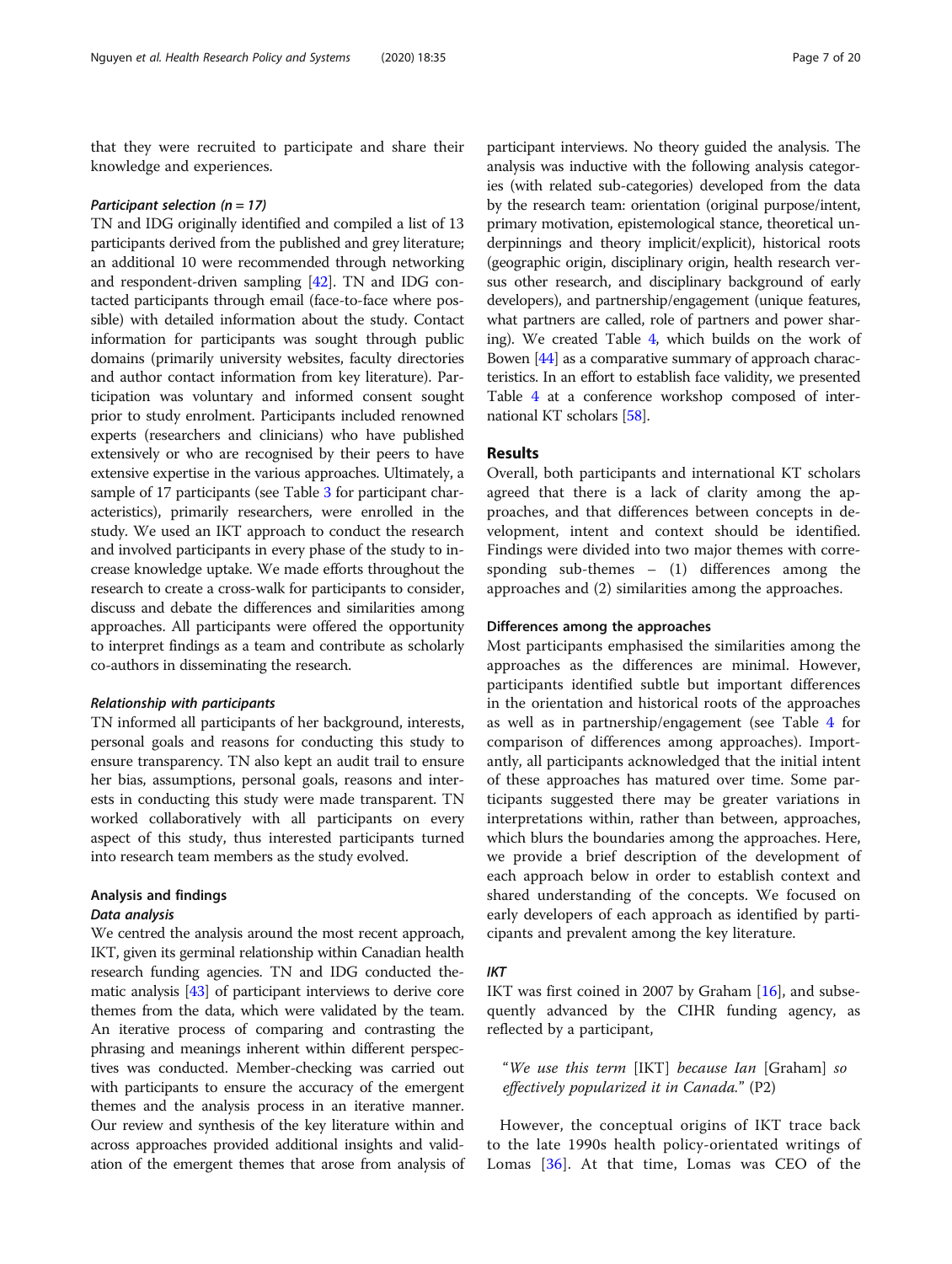<span id="page-7-0"></span>Table 4 Summary of comparison among integrated knowledge translation, engaged scholarship, Mode 2 research, co-production and participatory research (presented here from left to right according to the timeline of their emergence from the most recent to the earliest)

| Factor                       | Integrated knowledge<br>translation                                                                                                                                               | Engaged scholarship                                                                                                                                                                                                                                                                                                                                      | Mode 2 research                                                                                                                                                                                                                                                                                                                                                                                                                                  | Co-production                                                                                                                                                                                                                                                                                                                                                    | Participatory research                                                                                                                                                                                                                                                                                                                                                                                                                                                                                                                 |
|------------------------------|-----------------------------------------------------------------------------------------------------------------------------------------------------------------------------------|----------------------------------------------------------------------------------------------------------------------------------------------------------------------------------------------------------------------------------------------------------------------------------------------------------------------------------------------------------|--------------------------------------------------------------------------------------------------------------------------------------------------------------------------------------------------------------------------------------------------------------------------------------------------------------------------------------------------------------------------------------------------------------------------------------------------|------------------------------------------------------------------------------------------------------------------------------------------------------------------------------------------------------------------------------------------------------------------------------------------------------------------------------------------------------------------|----------------------------------------------------------------------------------------------------------------------------------------------------------------------------------------------------------------------------------------------------------------------------------------------------------------------------------------------------------------------------------------------------------------------------------------------------------------------------------------------------------------------------------------|
|                              |                                                                                                                                                                                   |                                                                                                                                                                                                                                                                                                                                                          | Orientation                                                                                                                                                                                                                                                                                                                                                                                                                                      |                                                                                                                                                                                                                                                                                                                                                                  |                                                                                                                                                                                                                                                                                                                                                                                                                                                                                                                                        |
| Scope                        | Research,<br>Implementation [16]                                                                                                                                                  | Research/teaching<br>scholarship [44]                                                                                                                                                                                                                                                                                                                    | Research                                                                                                                                                                                                                                                                                                                                                                                                                                         | Research                                                                                                                                                                                                                                                                                                                                                         | Research                                                                                                                                                                                                                                                                                                                                                                                                                                                                                                                               |
| Original<br>purpose/intent   | A collaborative<br>approach between<br>researchers and<br>knowledge users to<br>increase the chances<br>that research findings<br>will be applicable to<br>those under study [16] | A participative research<br>process that expands<br>the capabilities of<br>scholars to gather<br>perspectives of key<br>stakeholders and study<br>complex problems; the<br>ultimate aim is to create<br>knowledge that<br>advances science and<br>practice, and is more<br>penetrating and<br>insightful than that<br>which is done in<br>isolation [45] | To bring awareness to<br>the production of<br>knowledge within<br>context, by increasing<br>the flexibility to mix,<br>coalesce and<br>reformulate rapidly,<br>increase the diversity of conceptualisations of<br>included partners, seek<br>awareness of what the<br>end-users see as the<br>issues to enhance the<br>usability and social<br>accountability of the<br>research, broaden the<br>sphere of what<br>constitutes knowledge<br>[23] | Provides a new way of<br>understanding and<br>evaluating hybrid,<br>heterogeneous<br>arrangements that<br>extend well beyond<br>traditional<br>political science (policy),<br>economics;<br>co-production is the<br>active involvement of<br>consumers in various<br>stages of the knowledge<br>production process [46]<br>(interchangeable with<br>co-creation) | To address community<br>issues in a collaborative,<br>consultative, democratic,<br>reflective, reflexive,<br>dialogical and<br>improvement-oriented<br>fashion that builds<br>capacity and creates<br>actionable, ownership<br>of findings [47];<br>it mobilises living<br>knowledge of people<br>connected together in<br>their context and<br>creates a common<br>understanding of ways<br>to act for the common<br>good [48]                                                                                                        |
| Primary<br>motivation        | Explicit focus on<br>increasing knowledge<br>use and impact [16]                                                                                                                  | Explicit focus on<br>reconnecting academia<br>with societal needs,<br>education for<br>democracy, civic<br>responsibility/<br>engagement and public<br>scholarship [44]                                                                                                                                                                                  | Explicit focus on return<br>on investment and<br>increasing<br>accountability [23, 44]                                                                                                                                                                                                                                                                                                                                                           | Explicit focus on<br>increasing the<br>effectiveness and<br>efficiency of public<br>services by involving<br>consumers in the<br>development and<br>delivery processes                                                                                                                                                                                           | Explicit focus on social<br>and environmental<br>justice and a desire for<br>impact change,<br>particularly to benefit<br>underserved/vulnerable<br>citizens and<br>communities                                                                                                                                                                                                                                                                                                                                                        |
| Epistemological<br>stance    | Neutral [44]<br>Social<br>constructionism<br>$[49]$                                                                                                                               | Critical realist, within<br>social construction [45, 50]<br>(objective ontology,<br>subjective epistemology<br>- a process of<br>constructing models to<br>represent aspects of the<br>world and comparing<br>them with rival plausible<br>alternates)                                                                                                   | Described as post-<br>modernist, post-<br>positivist, post-<br>industrialist [23, 51]<br>(linkages have been<br>drawn between Toul<br>min and phronesis-<br>oriented philosophy<br>[52]<br>Shares features of<br>critical realism;<br>counter-hegemony<br>[5], has been viewed<br>by others from a<br>pragmatic perspective,<br>as bricolage [14, 53]                                                                                            | Relational ontology<br>(emphasis on<br>interrelationships and<br>co-constitution) or the<br>conjoined production<br>of one nature-culture<br>[54]; epistemology is<br>unstable and still<br>evolving<br>Some discussion of<br>neo-materialist<br>underpinnings                                                                                                   | Pluralist interpretivist<br>perspective (Aristotelian<br>praxis, hermeneutics,<br>constructivism,<br>constructionism, critical<br>theory, existentialism,<br>pragmatism, process<br>philosophies and<br>phenomenology)<br>(Northern Tradition)<br>[55, 56]<br>Critical pedagogy<br>(Southern Tradition),<br>aspects of<br>pragmatism, pluralism,<br>egalitarianism,<br>Liberation theology [48]<br>Extended epistemology<br>of "practical knowing"<br>[55] (experiential,<br>presentational,<br>propositional and<br>practical ways of |
| Theoretical<br>underpinnings | Initial Context for IKT:<br>Planned Action/Change<br>Theory [57] (set of<br>logically interrelated<br>concepts that<br>systematically explain<br>the means by which               | Engaged Scholarship<br>Diamond Model links<br>data to theory<br>(designed by the<br>researcher, through<br>engaged scholarship)<br>$[57]$                                                                                                                                                                                                                | Policy theory                                                                                                                                                                                                                                                                                                                                                                                                                                    | Ostrom's policy theory<br>underlies the concept<br>of co-production [8]                                                                                                                                                                                                                                                                                          | knowing)<br>Lewin: iterative,<br>collaborative action-<br>reflection cycles<br>(problem awareness,<br>shifts in understanding,<br>formulation of a plan of<br>action, transformative                                                                                                                                                                                                                                                                                                                                                   |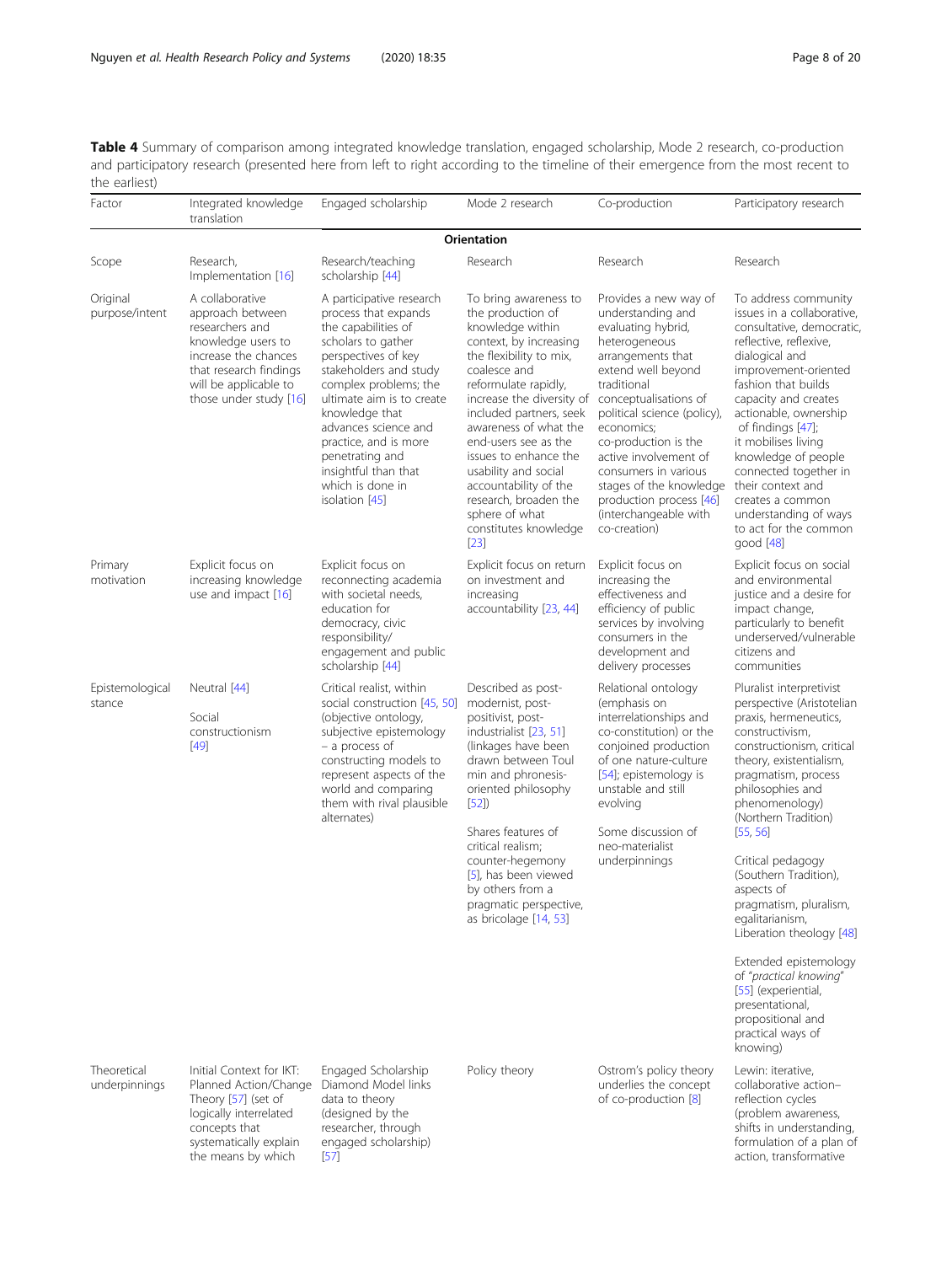Table 4 Summary of comparison among integrated knowledge translation, engaged scholarship, Mode 2 research, co-production and participatory research (presented here from left to right according to the timeline of their emergence from the most recent to the earliest) (Continued)

| Factor                                                                                                                        | Integrated knowledge<br>translation                                                                                                                                                                                                                                                                           | Engaged scholarship                                                                                                                                                                                                                                                                                                                   | Mode 2 research                                                                                                                                                                                                                    | Co-production                                                                                                                                                                                        | Participatory research                                                                                                                                                                                                                                                                                       |
|-------------------------------------------------------------------------------------------------------------------------------|---------------------------------------------------------------------------------------------------------------------------------------------------------------------------------------------------------------------------------------------------------------------------------------------------------------|---------------------------------------------------------------------------------------------------------------------------------------------------------------------------------------------------------------------------------------------------------------------------------------------------------------------------------------|------------------------------------------------------------------------------------------------------------------------------------------------------------------------------------------------------------------------------------|------------------------------------------------------------------------------------------------------------------------------------------------------------------------------------------------------|--------------------------------------------------------------------------------------------------------------------------------------------------------------------------------------------------------------------------------------------------------------------------------------------------------------|
|                                                                                                                               | and predicts how<br>planned change occurs<br>in a specific<br>environment, and helps<br>planners control<br>variables that increase<br>or decrease<br>likelihood for change);<br>deliberate change<br>engineering in social<br>systems                                                                        | Model involves<br>research design, theory<br>building, problem<br>formulation and<br>problem solving within<br>a study context, and in<br>an iterative fashion [57]<br>Model outlines how<br>academics relate<br>their teaching,<br>discovery,<br>integration, and<br>application activity<br>and retain balance<br>between each [57] |                                                                                                                                                                                                                                    |                                                                                                                                                                                                      | action and progressive<br>iterative learning, and<br>cementing new<br>behaviour based on<br>effective corrective<br>action) $[48]$ , a mode of<br>embedded, collective<br>self-inquiry                                                                                                                       |
| Theory<br>implicit/explicit                                                                                                   | Explicit within the KTA<br>process, implicit as a<br>stand-alone concept                                                                                                                                                                                                                                      | Implicit                                                                                                                                                                                                                                                                                                                              | Implicit<br>(fragmented, evolving)                                                                                                                                                                                                 | Explicit                                                                                                                                                                                             | Explicit                                                                                                                                                                                                                                                                                                     |
|                                                                                                                               |                                                                                                                                                                                                                                                                                                               |                                                                                                                                                                                                                                                                                                                                       | <b>Historical roots</b>                                                                                                                                                                                                            |                                                                                                                                                                                                      |                                                                                                                                                                                                                                                                                                              |
| Geographic<br>origin                                                                                                          | Canada                                                                                                                                                                                                                                                                                                        | United States                                                                                                                                                                                                                                                                                                                         | United Kingdom/<br>Europe, later United<br><b>States</b>                                                                                                                                                                           | United States, United<br>Kingdom (post 2000)                                                                                                                                                         | United States United<br>Kingdom, South<br>America                                                                                                                                                                                                                                                            |
| Disciplinary<br>origin                                                                                                        | Health/Medicine/<br>Nursing                                                                                                                                                                                                                                                                                   | Education                                                                                                                                                                                                                                                                                                                             | Philosophy                                                                                                                                                                                                                         | Economics, Public<br>policy                                                                                                                                                                          | Social sciences<br>(Psychology in North<br>America, Community<br>Development, Education<br>in South America)                                                                                                                                                                                                 |
| Health research                                                                                                               | Health Research/<br>vs. other research Medicine/Nursing                                                                                                                                                                                                                                                       | General research                                                                                                                                                                                                                                                                                                                      | General research                                                                                                                                                                                                                   | Civil rights and social<br>care                                                                                                                                                                      | Civil rights and social<br>sciences                                                                                                                                                                                                                                                                          |
| Disciplinary<br>background of<br>early developers<br>CIHR), Canada<br>Jonathan Lomas, CEO<br>Ian Graham, VP<br>(2007), Canada | Health Research<br>Funders (CHSRF and                                                                                                                                                                                                                                                                         | Ernest Boyer, President<br>of the Carnegie<br>Foundation/Educator<br>(1996), United States                                                                                                                                                                                                                                            | Michael Gibbons,<br>Physicist (1994)<br>United Kingdom/<br>Europe                                                                                                                                                                  | Elinor Ostrom,<br>Economist (1978),<br><b>United States</b><br>Edgar Cahn, Civil rights<br>law professor (2001),<br><b>United States</b>                                                             | Kurt Lewin, Psychologist<br>(1946), United States/<br>United Kingdom:<br>'Northern Tradition'                                                                                                                                                                                                                |
|                                                                                                                               | CHSRF (1997), Canada<br>Knowledge Translation                                                                                                                                                                                                                                                                 | Andrew Van de Ven-<br>Educator (2006), United<br><b>States</b>                                                                                                                                                                                                                                                                        | Helga Nowotny,<br>Educator (2003)<br>Europe                                                                                                                                                                                        |                                                                                                                                                                                                      | Paulo Freire, Educator/<br>Philosopher (1970),<br>South America:<br>'Southern Tradition'                                                                                                                                                                                                                     |
|                                                                                                                               |                                                                                                                                                                                                                                                                                                               |                                                                                                                                                                                                                                                                                                                                       | Partnership/engagement                                                                                                                                                                                                             |                                                                                                                                                                                                      |                                                                                                                                                                                                                                                                                                              |
| Unique features                                                                                                               | Only approach with<br>roots in a health<br>research and<br>subsequently<br>developed within<br>health research and<br>implementation<br>contexts<br>Term 'knowledge users'<br>is unique to IKT (i.e.<br>explicit focus on policy-<br>makers/decision-makers<br>positioned to influence<br>change or implement | Originally developed in<br>an academic setting<br>driven by university<br>researchers in the<br>United States<br>Explicit inclusion of<br>student partners,<br>institutional agreements<br>Embraces and equally<br>emphasises all forms of<br>scholarship (discovery,<br>integration, application<br>and teaching); cutting           | Originally developed<br>by educators in the<br>United Kingdom and<br>Europe<br>Explicit inclusion of<br>industry/private sector<br>involvement as a<br>partner; only approach<br>to explicitly consider<br>for-profit partnerships | Originally developed<br>by an economist in<br>the United States<br>Explicit inclusion of<br>patients (as consumers<br>of health services),<br>who can be considered<br>'temporarily<br>marginalised' | Originally developed in<br>social sciences by a<br>psychologist (Northern<br>tradition) and an<br>educator/philosopher<br>(Southern Tradition) in<br>the United States<br>Explicit focus on social<br>justice, power and<br>emancipation as<br>common outcomes<br>Explicit focus on<br>researcher's humility |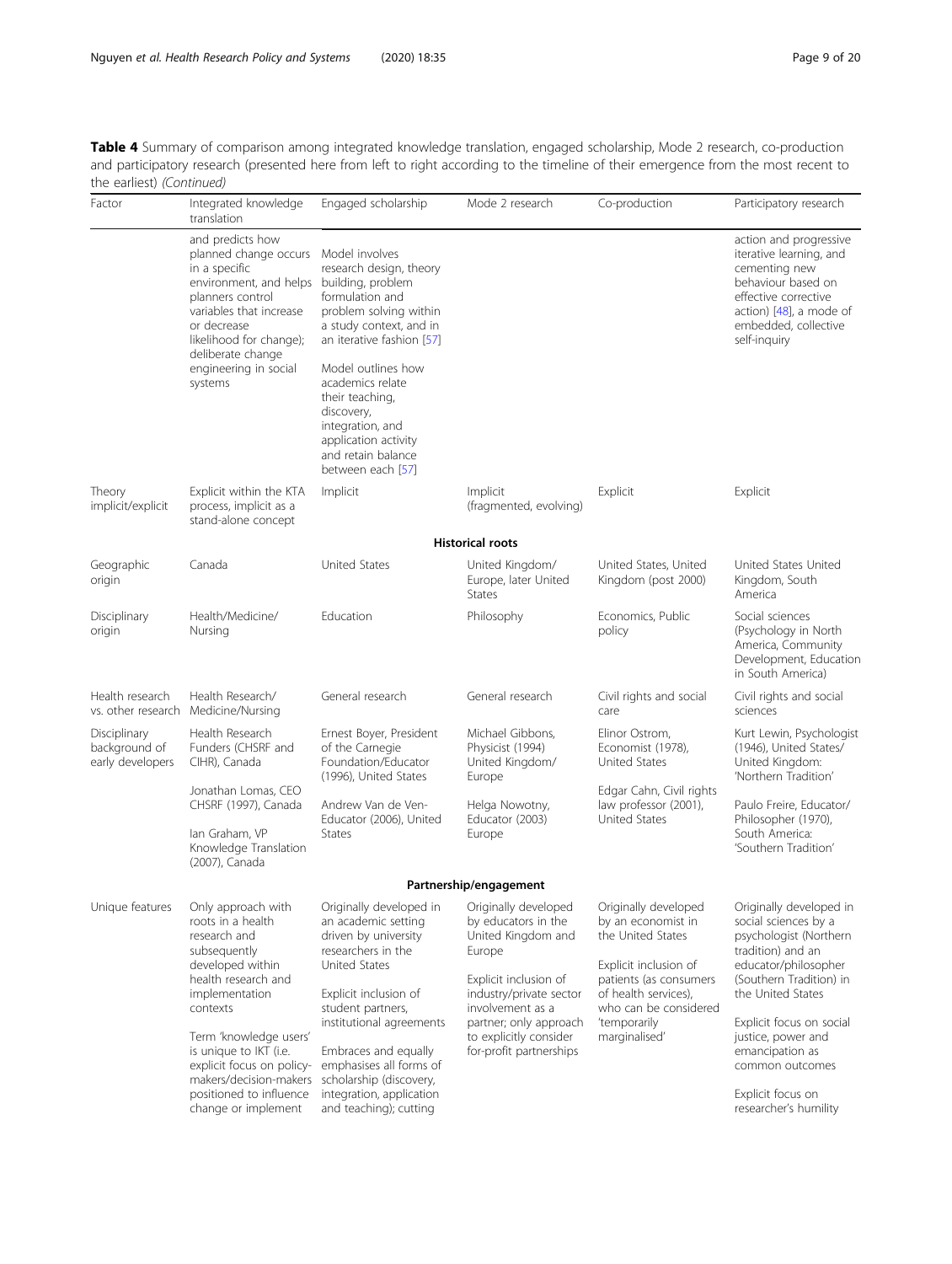| Table 4 Summary of comparison among integrated knowledge translation, engaged scholarship, Mode 2 research, co-production          |
|------------------------------------------------------------------------------------------------------------------------------------|
| and participatory research (presented here from left to right according to the timeline of their emergence from the most recent to |
| the earliest) (Continued)                                                                                                          |

| Factor                      | Integrated knowledge<br>translation                                                                                                                                                                                                                          | Engaged scholarship                                                                                                                                                                             | Mode 2 research                                                                                                              | Co-production                                                                                                                                                                                                                                                                                                                                                                                                       | Participatory research                                                                                                                                                                                                                                                    |
|-----------------------------|--------------------------------------------------------------------------------------------------------------------------------------------------------------------------------------------------------------------------------------------------------------|-------------------------------------------------------------------------------------------------------------------------------------------------------------------------------------------------|------------------------------------------------------------------------------------------------------------------------------|---------------------------------------------------------------------------------------------------------------------------------------------------------------------------------------------------------------------------------------------------------------------------------------------------------------------------------------------------------------------------------------------------------------------|---------------------------------------------------------------------------------------------------------------------------------------------------------------------------------------------------------------------------------------------------------------------------|
|                             | the generated<br>knowledge                                                                                                                                                                                                                                   | across teaching,<br>research and service                                                                                                                                                        |                                                                                                                              |                                                                                                                                                                                                                                                                                                                                                                                                                     | Capacity-building is an<br>intentional outcome                                                                                                                                                                                                                            |
| What partners<br>are called | 'Knowledge user',<br>'Health system<br>decision-makers'.<br>'policy-makers',<br>'administrators',<br>'clinical leaders',<br>'patients'                                                                                                                       | 'Stakeholders', 'public<br>members',<br>'communities'.<br>'organisations', 'society',<br>'students', 'citizens'                                                                                 | 'End-users', 'industry'                                                                                                      | 'Consumers', 'service<br>users', 'citizens'                                                                                                                                                                                                                                                                                                                                                                         | 'Community members',<br>'community of interest',<br>'citizens', 'community<br>groups', 'partners'                                                                                                                                                                         |
| Role of partners            | 'Knowledge users',<br>particularly policy-<br>makers/decision-makers<br>and those positioned<br>to use generated<br>knowledge to impact<br>change<br>Role is negotiated<br>(equal or equitable<br>power and authority<br>throughout the<br>research process) | 'Stakeholders' contribute<br>diverse perspectives/<br>'xpertise and work with<br>researchers to resolve<br>the conflicts that rise<br>from them to lead to<br>higher levels of<br>understanding | 'End-users' are actively<br>engaged from the<br>outset to ensure<br>research agenda and<br>objectives meet<br>societal needs | 'Consumers' are<br>actively engaged as<br>change agents<br>(differing capabilities<br>and interests, which<br>sometimes may require<br>finding synergies or<br>trade-offs among them)<br>in the planning and de<br>livery of public services<br>'Co-producers' are<br>recipients and shapers<br>of service/goods; they<br>may have differing<br>capabilities and/or skills<br>that require trade-offs/<br>synergies | 'Community members'<br>(experts in lived<br>experiences and ability<br>to use results to<br>influence/make local<br>changes) and researchers<br>(facilitators with expertise<br>in research design/<br>obtaining funding etc.)<br>work together to solve<br>a given issue |
| Power sharing               | Equal or equitable role,<br>power and authority<br>throughout the<br>research process                                                                                                                                                                        | Leveraging expertise of<br>stakeholders and<br>researchers ('arbitrage')<br>in co-creation of<br>knowledge                                                                                      | Non-hierarchical<br>relationship between<br>end-users and re<br>searchers in co-reaction<br>of knowledge                     | Shift in power towards<br>service users to improve<br>planning and delivery<br>of public services                                                                                                                                                                                                                                                                                                                   | Empowerment and<br>capacity-building of<br>communities to have<br>an equal or equitable<br>role, power and<br>authority throughout<br>the research process                                                                                                                |

Adapted from Bowen 2015 [[44\]](#page-17-0); Table 10.3, 'Comparison of KT, ES, and PR'

CHSRF Canadian Health Services Research Foundation, CIHR Canadian Institutes of Health Research, IKT integrated knowledge translation, KTA Knowledge to Action

former Canadian Health Services Research Foundation (CHSRF), an organisation established to "facilitate evidence-based decision making in Canada's health sector" [[36](#page-17-0)]. His philosophy of 'linkage and exchange' [[36](#page-17-0), [59\]](#page-17-0) set a promising course for changing the way in which research was applied to decision-making. The concept of 'linkage and exchange' was introduced as the Canadian government sought to systematically improve the use of sound scientific evidence by healthcare sector leaders and decision-makers/policy-makers [[36](#page-17-0)] through applied research funding within health services. Through the CHSRF, conceptual awareness of linkage and exchange entered the policy realm among leaders/managers and decision-makers/policy-makers through the early 2000s. However, awareness and influence of the concept was somewhat limited, in that research addressing provider–patient or provider–client interactions lay outside the CHSRF funding mandate (the organisation did note a specific interest in building research capacity with nursing decisionmakers/policy-makers) [[36\]](#page-17-0).

Graham and colleagues at the CIHR took up and advanced the linkage and exchange concept within the context of the uptake and use of research findings [[21](#page-17-0), [60,](#page-17-0) [61\]](#page-17-0) through engagement of knowledge users (initially referred to as decision-makers) during the research process as the primary intent  $[62]$  $[62]$  $[62]$ . By the mid-2000s the CIHR had four standing funding opportunities requiring inclusion of knowledge users as co-investigators. During this time, the CIHR also refined its merit review process for these funding opportunities, which required the Review Panels to be comprised of roughly equal numbers of researchers and knowledge users. Both researchers and knowledge users assessed each proposal for (1) scientific merit and (2) potential relevance and impact. The CIHR promoted IKT as an approach rather than a study design and indicated that a collaborative approach could work with any study methodology.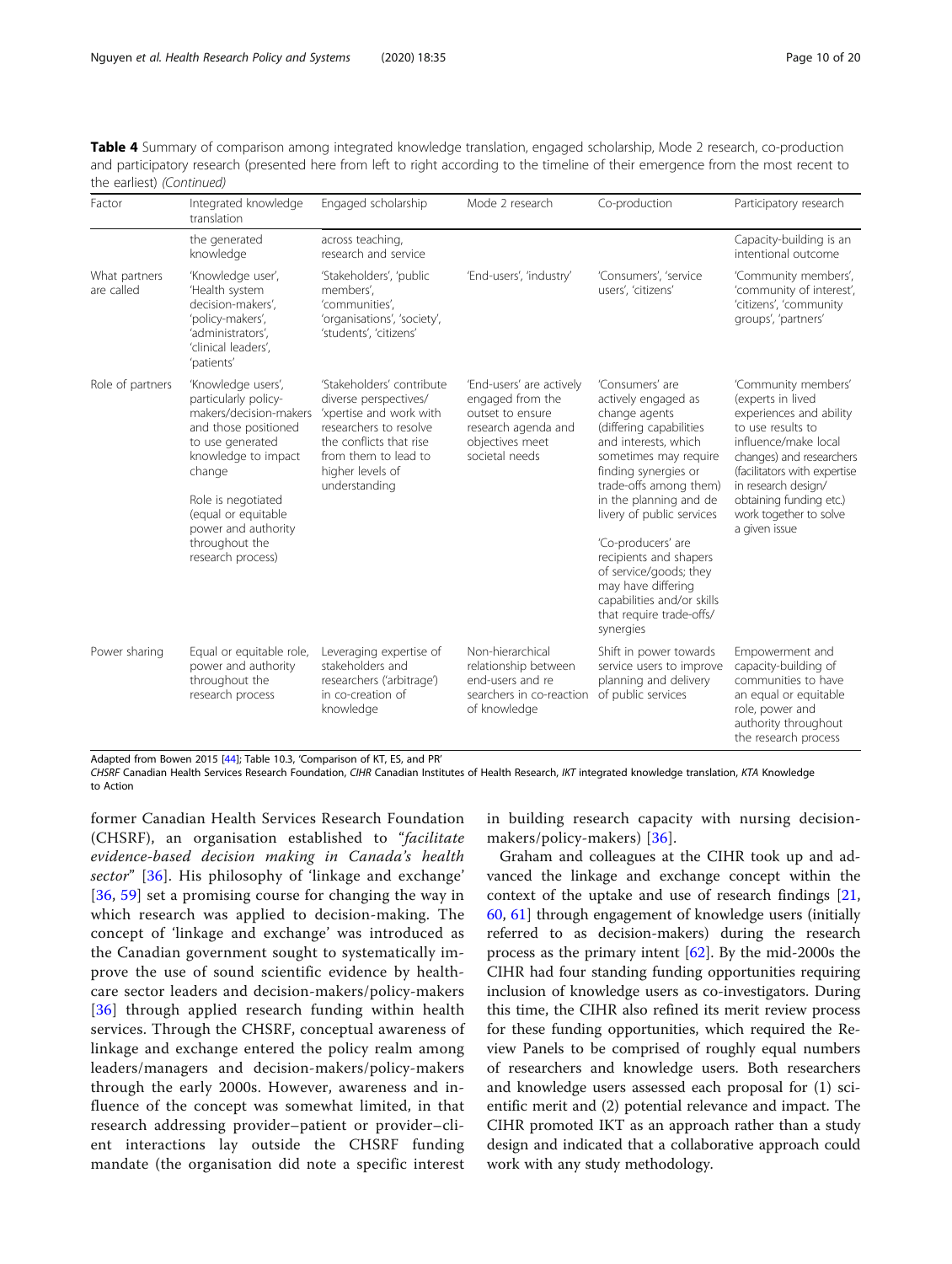While participants identified IKT as close kin to all four approaches through similar underpinnings, in the literature we reviewed, IKT is either considered epistemologically neutral or linked with a social constructivist epistemology [[49\]](#page-17-0). This apparent contradiction may be explained by the focus of the relevant authors. When IKT is viewed as an approach to research as opposed to a study design, it can be considered epistemologically neutral – it can be used with any philosophy of science (meaning pragmatism, positivism, realism, etc.). When focus is on the nature of the researcher–knowledge user research partnerships, the underlying epistemological stance is social constructivism related to co-creation, mutual learning, etc., within the research partnership (as opposed to within the actual study). Building on and reformulating the linkage and exchange concept, IKT became an integral, underlying process inherent to the then-emergent Knowledge to Action Process [[21](#page-17-0), [60,](#page-17-0) [61](#page-17-0)].

IKT makes a unique contribution by adding the term 'knowledge users' [\[63\]](#page-17-0), broadening inclusivity to multisectoral stakeholders. Formal and deliberate consideration of knowledge users and their needs forces the research team to proactively think through how change is made. This includes who (besides interested and affected parties) needs to act and who is critical to the planning of the research. IKT invites the potential and meaningful involvement of knowledge users throughout the research process, representing a significant departure from traditional research approaches. This reformulation extended well past the conceptual scope of linkage and exchange into the realm of research co-creation. Further, the conceptual evolution of IKT within the context of implementation has orientated the concept to focus on specific 'ends' (e.g. the improvement of health, provision of more effective health services and products, strengthening of the healthcare system, etc.).

Since the early 2010s, scholars have further explained the use of IKT and offered practical advice about how to 'do' IKT. IKT encourages researchers to integrate knowledge users into shaping the research and its execution/interpretation as well as the use of its products, in practice [\[64,](#page-17-0) [65](#page-17-0)]. With time, the articulation of IKT has also become more explicit with respect to outcomes/impact, return on investment, and benefits to society as a form of public/social accountability for the investment of public funds in health research [[66](#page-18-0)–[68](#page-18-0)]. For example, IKT explicitly emphasises the inclusion of decision-makers/policy-makers who are positioned to use the generated knowledge to impact change. Examples of participant responses included,

"For me IKT must include policy makers/managers who are in positions to use the results to change policies or make decisions. Effective IKT requires inclusion of policy makers and decision makers from the beginning to help shape the question(s) and to recognize they have a very important role to play in using results to make a difference. Participatory and community-based participatory research etc. do not state this explicitly. Ian Graham with IKT shifted my insight to realize the importance of getting policy/decision makers to be involved (small or big policy people) if you want to make an impact (consciously aware for IKT)." (P9).

"IKT involves decision makers in many stages of the research process (generation of research). Decision makers who are partners have some kind of power to help implement the findings (chosen specially because of their position/power not because they are disempowered)." (P13)

Interestingly, since the early 2010s, documented use of IKT has moved outside the health domain towards a conceptual guide for the conduct of research [\[69](#page-18-0)–[73\]](#page-18-0) in non-health research domains (e.g. engineering, environmental science, stem cell research, technology development, public transportation, among others).

## Engaged scholarship

The concept of engaged scholarship was articulated by the educator Ernest Boyer in the 1990s in the United States [\[74](#page-18-0)]. Boyer drew attention to the growing disconnect between academics and societal needs through the promotion of public engagement in research [\[75](#page-18-0), [76](#page-18-0)]. During this time, there was a major movement and urgent call for American universities to 'return to their roots', and to conduct research that meets societal needs rather than the needs of individuals (researchers, students, faculties within the university) or institutions [[77](#page-18-0)– [81\]](#page-18-0). The roots of engaged scholarship stem from a reevaluation of what we think about scholarship (how do we engage people) and the social issues that we care about (how do we make academia more relevant to social issues). Thus, there are two levels of engaged scholarship – (1) transformation of academia and reinvigorating existing academic systems and structures and (2) encouraging researchers to reconnect research with social issues through engagement.

The initial intent of engaged scholarship was education for democracy, civic responsibility/engagement and public scholarship facilitated by university researchers [\[81](#page-18-0)–[84](#page-18-0)]. Importantly, Boyer posits that discovery ('pure' or 'basic' research) is only one form of scholarship and offers integration, application and teaching as three other complementary forms [[76](#page-18-0), [85,](#page-18-0) [86\]](#page-18-0). A participant stated:

"Engaged scholarship is unique as it engages all forms of scholarship - not only 'discovery' research,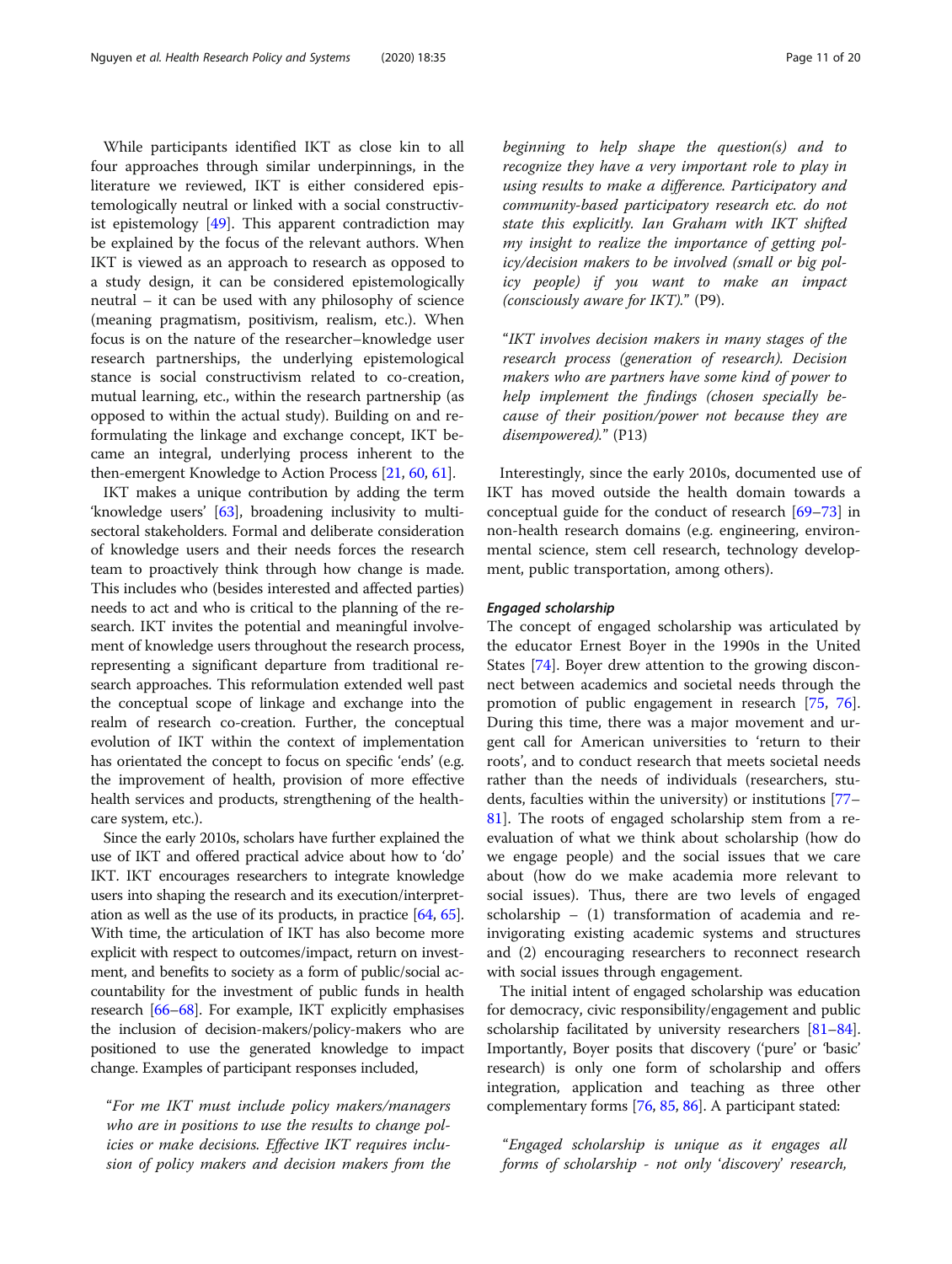which is how research is often defined in the academic setting. It also recognizes and urges valuing of integration of research, finding applications for research (as well as teaching)." (P10)

The embracing of all forms of scholarship (discovery, integration, application, teaching) is a unique contribution. This framing also cuts across the traditional academic evaluation criteria of teaching, research and service. Van de Ven later introduced the concept of 'arbitrage' in engaged scholarship as "a strategy of exploiting differences in the kinds of knowledge that scholars and practitioners can contribute on a problem of interest" [\[14](#page-16-0)]. As a way of bridging the gap between theory and practice, Van de Ven sought to leverage the expertise of scholars and practitioners to enhance knowledge use and implementation practices [[45,](#page-17-0) [87\]](#page-18-0).

#### Mode 2 research

Gibbons et al. [[88](#page-18-0), [89](#page-18-0)] (with further developments by Nowotny et al. [[51,](#page-17-0) [90\]](#page-18-0)) proposed a new form of discovery they termed Mode 2 research in the 1990s in the United Kingdom/Europe. A Mode 2 approach to discovery promotes research that is reflexive, transdisciplinary, relevant, scientifically valid, issue-driven, context-specific and socially robust through the engagement of end-users (including industry to consider for-profit partnerships) in the research process [\[23,](#page-17-0) [44](#page-17-0), [81\]](#page-18-0). The initial intent of Mode 2 research was to create knowledge based on the needs of end-users and increase researcher and social accountability. It stands in stark contrast to Mode 1 research, the traditional view of 'objective science' that canonises the autonomy of researchers and institutions (and is characterised in a system of academic tenure, peer-reviewed publications and criteria for validity, scientific expertise) and is frequently carried out in disciplinary silos [\[44](#page-17-0)]. Mode 1 research is driven by a more purely discovery model [\[89](#page-18-0)]. More recently, scholars have introduced a Mode 3 form of discovery, in which teams work simultaneously cross Modes 1 and 2, are adaptive to current problem contexts, co-evolve different knowledge and innovations, participate in civic engagements (beyond university–business–government) and link systems and system theory [\[91](#page-18-0), [92\]](#page-18-0). However, we have restricted our work to Mode 2, which clearly underpins an IKT approach and more commonly appears in the health literature as being a foundation for partnered forms of research.

# Co-production

Co-production is a term first coined by the economist Elinor Ostrom in the late 1970s in the United States [[93](#page-18-0), [94\]](#page-18-0). The initial intent of co-production was to ensure that consumers or citizens were involved in the production as well as consumption of public services [[95](#page-18-0)–[99](#page-18-0)]. Explicit inclusion of patients (as consumers of health services, who can be considered 'temporarily marginalised') is a unique feature of co-production. Edgar Cahn, a civil rights law professor, further developed co-production to incorporate principles of social justice and equity [[100\]](#page-18-0). Key contributors to the development of co-production include Jasanoff [[101,](#page-18-0) [102\]](#page-18-0) (science and technology) and Coot [\[103](#page-18-0)] (health services). Co-production combines academic insight and scientific excellence with public benefit, blurring the boundaries between 'pure' and 'applied' research, and aligning closely and building upon participatory research [[76\]](#page-18-0).

#### Participatory research

Participatory research predates all other approaches we are considering; it has the largest body of literature and longest lineage among the approaches. Participatory research has its origins in social action research and an emancipatory philosophy. Historically, there are two traditions of participatory research. First, there is the Northern Tradition [\[104](#page-18-0), [105](#page-18-0)] or 'action research' developed by Lewin in the 1940s in the United Kingdom and United States. The aim of the Northern Tradition was to promote cyclical practices of involving community members and workers in collaborative efforts towards organisational and social change, rather than on, for or about them. Second, there is the Southern Tradition [[106](#page-18-0)] or 'emancipatory research', inspired by Freire in the 1970s in South America. The aim of the Southern Tradition was to promote practices and strategies to engage oppressed, marginalised, disadvantaged or disempowered communities within a dominant society, primarily Latin America, Africa and Asia, to affect policy change. The initial intent of the Southern arms of participatory research was on social justice (generating knowledge that can be utilised for social change), power and emancipation (this also includes knowledge utilisation and self-determination) for interested or affected patients, individuals or communities. In the United States, this emancipatory approach has been most frequently adopted by community-based participatory research, or in Canada, by those involved in community-based research. Communitybased participatory research has been equally invested in achieving research implementation and impact (as seen through National Institutes of Health, Centres for Disease and Control and Prevention, and Patient-Centered Outcomes Research Institute funding). Recent writers from Indigenous perspectives [[107](#page-18-0)] and from the global south [[108](#page-18-0), [109\]](#page-18-0) have called for knowledge democracy and cognitive justice that honours community expertise as equal to academic expertise in co-generating research knowledge, and that recognises the authority of communities to direct the research design and methodologies. Capacity-building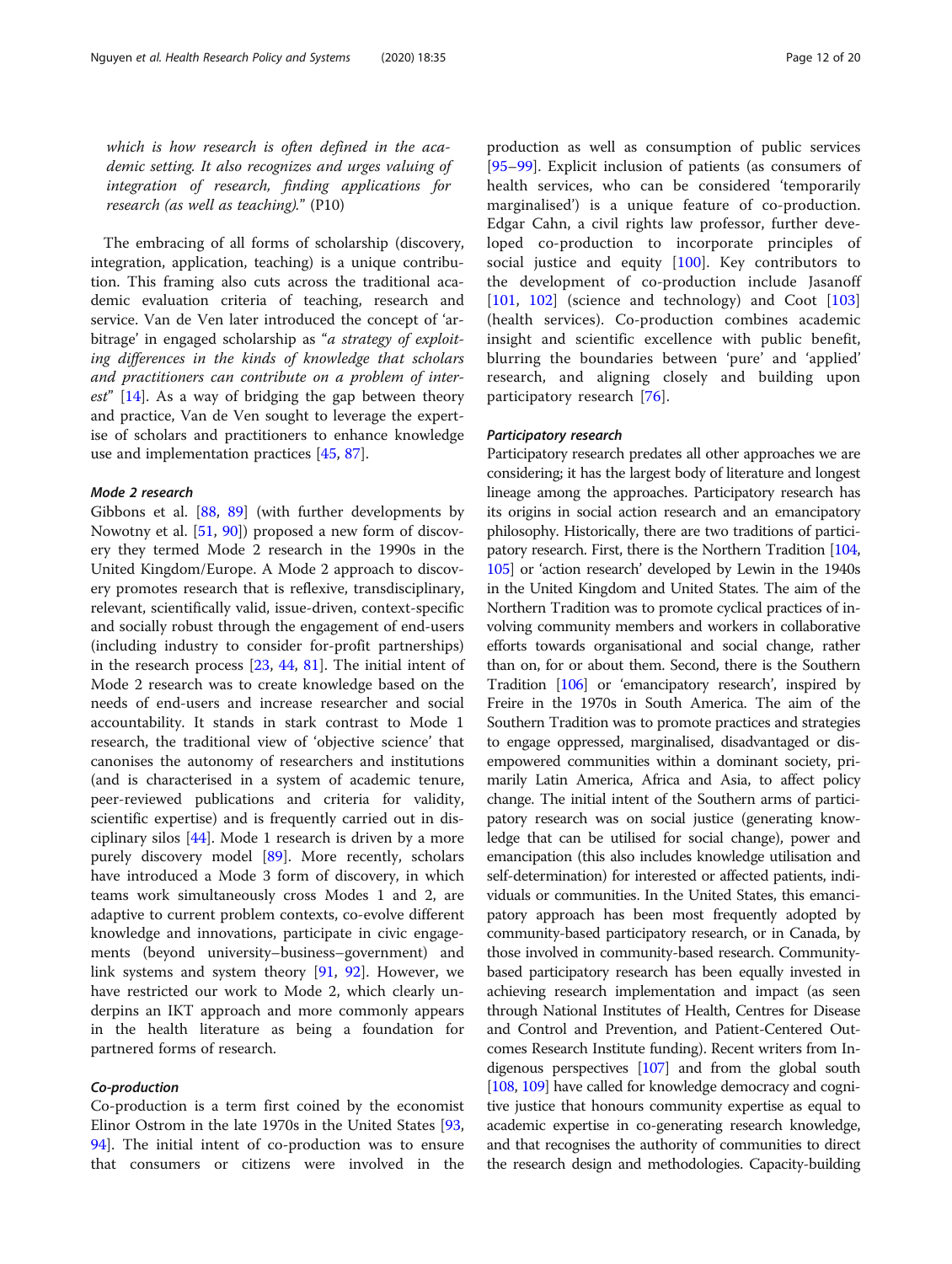is an outcome of all approaches but is intentional in participatory research.

Well-established in public health and communitybased health initiatives, participatory research is also an emerging approach in other disciplines beyond health and extends to policy and health services research [\[44](#page-17-0)]. The three key motivations of participatory research include social and environmental justice and a desire for impactful change (particularly to be accountable towards communities and to benefit underserved/vulnerable citizens and communities), translating knowledge into action (knowledge utilisation towards equity and social justice), and self-determination [\[26](#page-17-0)]. Participants also pointed out that the humility of the researchers, including cultural humility, is an integral aspect of the participatory research process. This involves reflection on one's positionality of power and privilege so that issues of power sharing can be directly addressed in partnering processes [[110](#page-18-0)]. Reflection about one's power and privilege was not made explicit in other approaches, although the emphasis on equal but different roles found in engaged scholarship promotes a form of humility. It is important to recognise that there are many contributors who have informed the development of participatory research that are not discussed here (Allen [[111\]](#page-18-0), Argyris [[112\]](#page-18-0), Arnstein [\[113](#page-18-0)], Borda [[114](#page-18-0)], Cargo [\[26](#page-17-0)], Dewey [[115](#page-18-0)–[117](#page-18-0)], Duran [[118\]](#page-18-0), Green [[119](#page-19-0)], Habermas [\[120](#page-19-0)], Hall [\[121,](#page-19-0) [122](#page-19-0)], Israel [\[123](#page-19-0)–[125\]](#page-19-0), Jagosh [\[126](#page-19-0), [127](#page-19-0)], Kemmis [\[128\]](#page-19-0), Kuhn [[129,](#page-19-0) [130](#page-19-0)], LeMaster [[111\]](#page-18-0), Macaulay [[131,](#page-19-0) [132\]](#page-19-0), Mercer [\[133](#page-19-0)], Minkler [\[134](#page-19-0)–[139](#page-19-0)], Ramsden [[140\]](#page-19-0), Salsberg [\[141](#page-19-0)–[143](#page-19-0)], Schon [\[112](#page-18-0)], Selener [\[144](#page-19-0)], McTaggart [[128\]](#page-19-0), Viswanathan [\[145\]](#page-19-0), Wallerstein [\[146](#page-19-0)– [149\]](#page-19-0), Wright [\[150](#page-19-0)], Westfall [[111\]](#page-18-0), Foote Whyte [\[151](#page-19-0)]).

#### Similarities among the approaches

Analysis of participant responses and the key literature revealed several similarities among the approaches, for example, (1) true partnerships rather than simple engagement; (2) a focus on essential components and process rather than labels; (3) collaborative research orientations rather than research methods; (4) core values and principles, and (5) extensive time and financial investment. These are discussed below.

## True partnerships rather than simple engagement

Most participants expressed the perspective that all approaches shared a commonality in facilitating true partnerships, meaning a deep relationship between researchers and knowledge users during the entire research process to ensure the research is beneficial for all parties involved. The knowledge and contributions of researchers and knowledge users are different but equally valued. This understanding of bi- or multidirectional learning has been strengthened by Indigenous theorists, who do not use the term knowledge users as much as co-knowledge creators and producers. In this perspective, knowledge users are not passive subjects but active participants and experts in their own right (lived experience), while researchers are experts in research design, coordinating research activities and securing funding.

"In a true partnership (and this reflects an engaged scholarship perspective), all perspectives/expertise are considered equally valuable – but different. We do not expect knowledge users to be researchers or bring research expertise, for example. All partners are involved from the earliest stage of the research (e.g. determining priority topics and research questions) in meaningful ways. Importantly, power is shared. Partnership involves creating an environment where diverse perspectives, including differences, are discussed in depth, resulting in a higher level of understanding." (P10)

This quote highlights a power shift towards shared decision-making, equality and co-learning, recognising the expertise and unique contributions of all those involved in the co-creation of knowledge. Some participants noted that not all partnerships are authentic. Often, knowledge user engagement relates solely to consultation or feedback at one point in time where knowledge users do not have an active role in the decisionmaking process.

"Engagement refers more to consulting, whereas partnership implies a stronger and tighter relationship." (P13)

However, another participant stated that engagement occurs along a spectrum or continuum ranging from passive to active participation as the term 'engagement' has many different meanings for different people.

# Focus on essential components and process rather than labels

Aligning with the previous theme of true partnerships, another theme that emerged was the focus on essential components (core values and principles) and process (team interactions and dynamics) for working together in a meaningful way rather than labelling an approach. A participant summarised the essence of all the approaches as:

"It's all about working together to solve problems that matter to people and making a difference. It's about making sure the benefits of the research are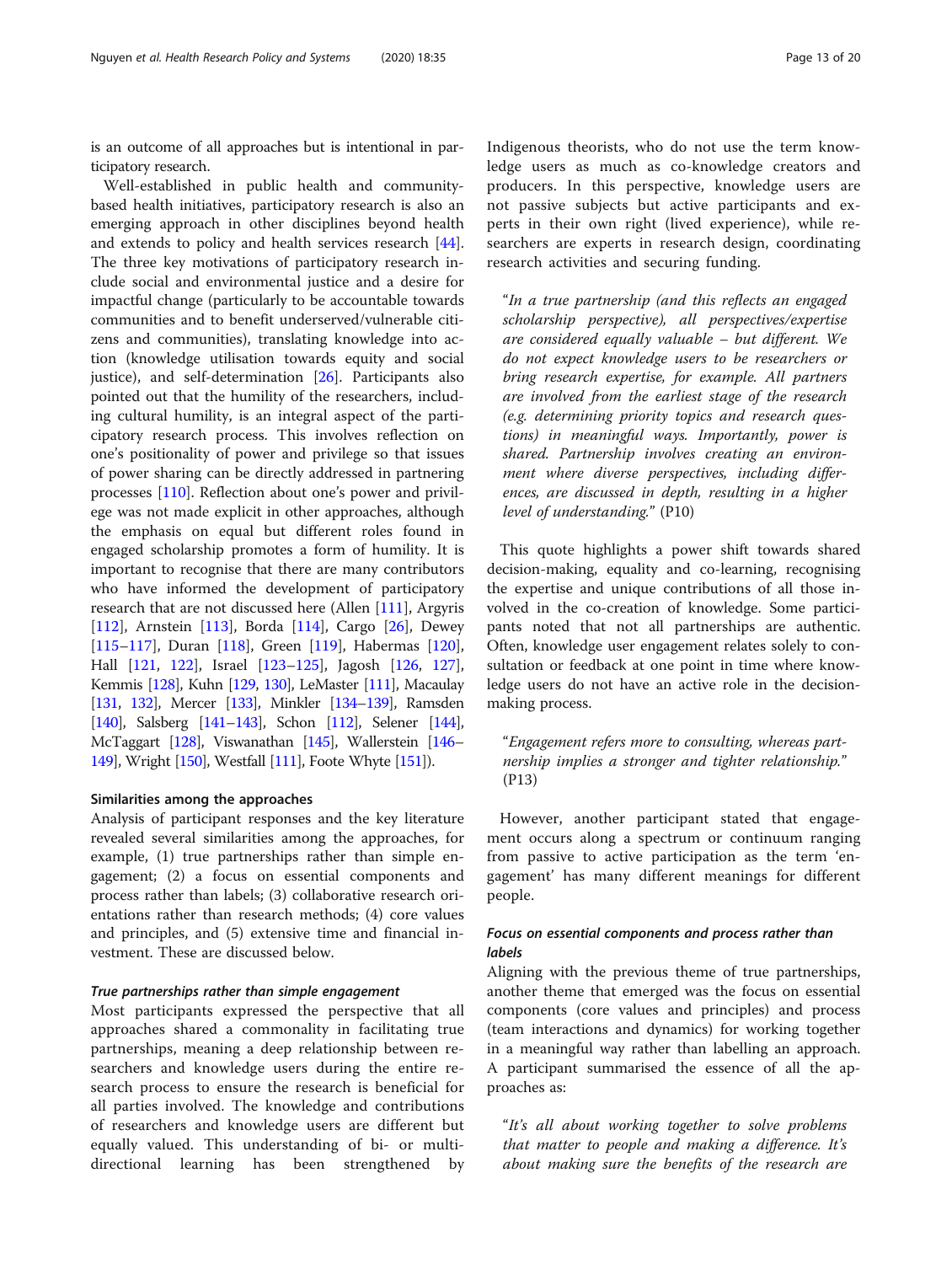applied and the outcomes realized to make things better." (P16)

Another participant put it this way,

"[It's] not so much what we call it but it's what we do." (P8)

While participants recognised the need for labelling an approach (particularly among trainees) in order to provide guidance for methods, scientific credibility and rigor, many participants voiced their lack of enthusiasm for labels. Participants expressed concern with the focus on labels with the changing terminology:

"I have found, over the years, that there are all sorts of new methods or approach that purport to be different, but often are marginally so. They may be coined as something different in order for someone to be seen to create something new, or to be able to sell an approach. Often it is repackaging with a new name. People want to label things and then they promote it." (P4)

Many participants found it difficult to align themselves with a single approach. Thus, they focused on the collaborative process of working with knowledge users in meaningful partnership, using whatever approach (or combination of elements from various approaches) they deemed suitable to achieve the objectives of a particular study [[152](#page-19-0), [153](#page-19-0)].

"My overall comment is that the similarities outweigh the differences. In my opinion the KEY item is the level of true partnership throughout all phases of the research" and "[I'm] not excited by all this academic terminology, [I] feel strongly that the key issue is equity of team members; it may vary from project to project. How the team decides to work … it depends on all your other factors: research question; the funding source that drives a lot of this; expertise of the team; who you've got on the team; it depends on length of the projects; who owns the research and who can access it; every team is different, it is not a cookie cutter approach." (P9)

# Collaborative research approaches rather than research methods

All participants described all of the approaches as collaborative research orientations (plans and procedures for research that consist of philosophical underpinnings, broad assumptions/worldviews and integrity), rather than research methods (the forms of data collection, analysis and interpretation) or research methodologies (theoretical

study or analysis of the methods) [\[154,](#page-19-0) [155](#page-19-0)]. All of the approaches challenge the traditional academic practice of purely researcher-driven research in favour of engaging knowledge users in the research process to improve research relevance, implementation practices and impact. A participant stated:

"I use the same theory/principles  $-$  *i.e.* the research end users and researchers come together to develop the question, develop the protocol and complete the study, interpret results, disseminate strategies. All team members are equal partners." (P12)

Participants emphasised the importance of recognising distinctions between research orientations, methods and methodologies as these terms are often used interchangeably, which can cause confusion.

## Core values and principles

Core values and principles common among the approaches include co-creation, reciprocity, trust, fostering relationships, collaboration, respect, co-learning, active participation, democratisation of knowledge and shared decisionmaking in the generation and application of knowledge.

"Inclusion of knowledge users is one of the core principles or values. People want to be heard and a healthcare system that is responsive to their needs and not the needs of researchers." (P16)

"Involving patients and communities; principles are the same involving patients in shared decisions making for clinical care and for research." (P9)

"The goal of answering questions of mutual concern, engagement with the ideas and the work, and motivation to collectively enable change are closely linked to the co-creation/co-production model. This work model may not be ideal for all projects, but in health care it is ideal for most." (P3)

# Extensive time and financial investment

All participants agreed that extensive time and financial investment must be recognised to establish and sustain true partnerships as it is often overlooked by funders.

"Research that is co-created takes time, patience, energy and commitment. The engagement of individuals/patients, organizations and/or communities has become increasingly important in all aspects of the research process. Research that is co-created with individuals/patients, organizations and/or communities is designed to improve health and well-being and to minimize health disparities" (P15)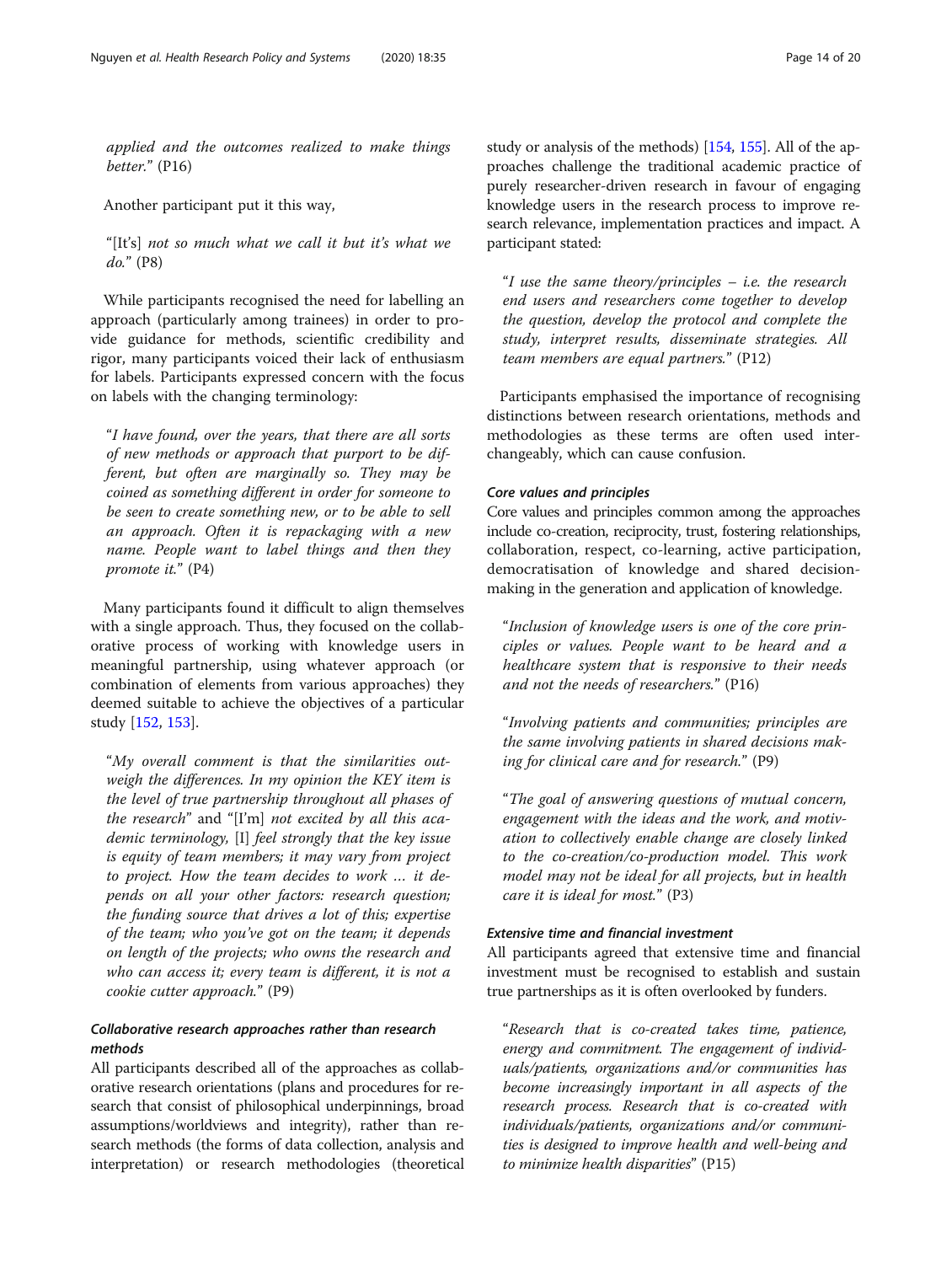"It took a long time for me to be ready to undertake such work [collaborative work] due to time and resources." (P11)

Participants felt that extensive time, effort, commitment and resources are required in building rapport and trust with knowledge users prior to, during and beyond the completion of the study. Many participants also discussed the challenges of securing funding because of limited funding opportunities and limited rewards for undertaking collaborative work, particularly in the early stages of a researcher's career.

# **Discussion**

In summary, most participants emphasised the similarities among the approaches, as the differences seemed minimal. Some participants also recognised that, while the approaches may share common principles, the way they are enacted is contextual, and is related to the epistemological stance of those involved and the particular project. Overall, the key contribution of this paper is to advance the practice and science of IKT by making concrete and explicit its differences and similarities compared to other collaborative research approaches. Identifying the similarities, with differences in origin and emphasis, among collaborative research approaches is novel and has added value in informing future research and practice as this is the first study to bring experts together to reflect on these approaches. Future research should build on this work and systematically review the advantages as well as the disadvantages of each of these approaches.

There are four key distinguishing features of IKT worth noting. First, IKT is the only approach originally developed in a health research context (Medicine and Nursing) by health research funders in Canada. Second, IKT is either considered epistemologically neutral or linked with a social constructivist epistemology [\[49\]](#page-17-0) in the literature we reviewed. Third, IKT has typically not been about emancipation of knowledge users but rather focused on increasing knowledge use, implementation and impact. Fourth, IKT makes explicit the engagement of knowledge users throughout the research process, which forces the research team to proactively think through how change is made, and therefore who needs to be involved in the planning of the research to enact change. Further, the conceptual evolution of IKT within the context of implementation has orientated the concept to specific 'ends' (e.g. the improvement of health, provision of more effective health services and products, strengthening of the healthcare system, etc.).

Similarities among the approaches included true partnerships rather than simple engagement, a focus on essential components and process rather than labels, collaborative research orientations rather than fixed research methods, and core values and principles. Core values and principles common among the approaches include co-creation, reciprocity, trust, fostering relationships, collaboration, respect, co-learning, active participation, democratisation of knowledge, and shared decision-making in the generation and application of knowledge. All approaches were considered by participants to require extensive time and financial investment to develop and maintain true partnerships.

There was consensus in some areas (e.g. IKT is the only approach originally developed in a health context by health research funders in Canada) and negotiated agreement in others among the participants (e.g. IKT is either considered epistemologically neutral or linked with a social constructivist epistemology). Many participants found it challenging to align themselves with a single approach as they used a combination of principles from multiple approaches (embracing the diversity among the approaches and taking the best from whichever approach or approaches and make it work with the funding available). Instead of focusing on labelling an approach, participants emphasised the need to focus on the collaborative process (i.e. objectives, context, roles, who to engage, when to engage, power sharing, and how to initiate and continue the engagement) [\[152](#page-19-0), [153](#page-19-0)]. Participants agreed that there is no recipe for collaborative research as it is a dynamic process and we need to learn through hands-on experience. Participants stated that engagement occurred along a continuum of participation [[156\]](#page-19-0) and researchers should provide descriptions of teams and shared decision-making processes when reporting collaborative research projects (i.e. project governance and decision-making process, team functioning, roles, contributions). We encourage researchers and trainees to use the key dimensions proposed in Table [4](#page-7-0) as a guide for reporting.

Participants raised other important questions, including "What constitutes true partnership or minimum engagement?", "What is participation?", "Is true partnership necessary for all approaches?", "What do 'core' or 'valuable' principles mean in relation to the marginal differences which could be important to acknowledge? Do we ask users what is valuable? Does it depend on the type of question?" Addressing these questions will begin to provide added clarity around the differences among the approaches. Participants expressed that, in order to promote the development of true partnerships in research, additional effort and revisions to current university standards for productivity and academic reward is needed to acknowledge the extensive time, effort and resource investment required for establishing true partnerships [\[157](#page-19-0)].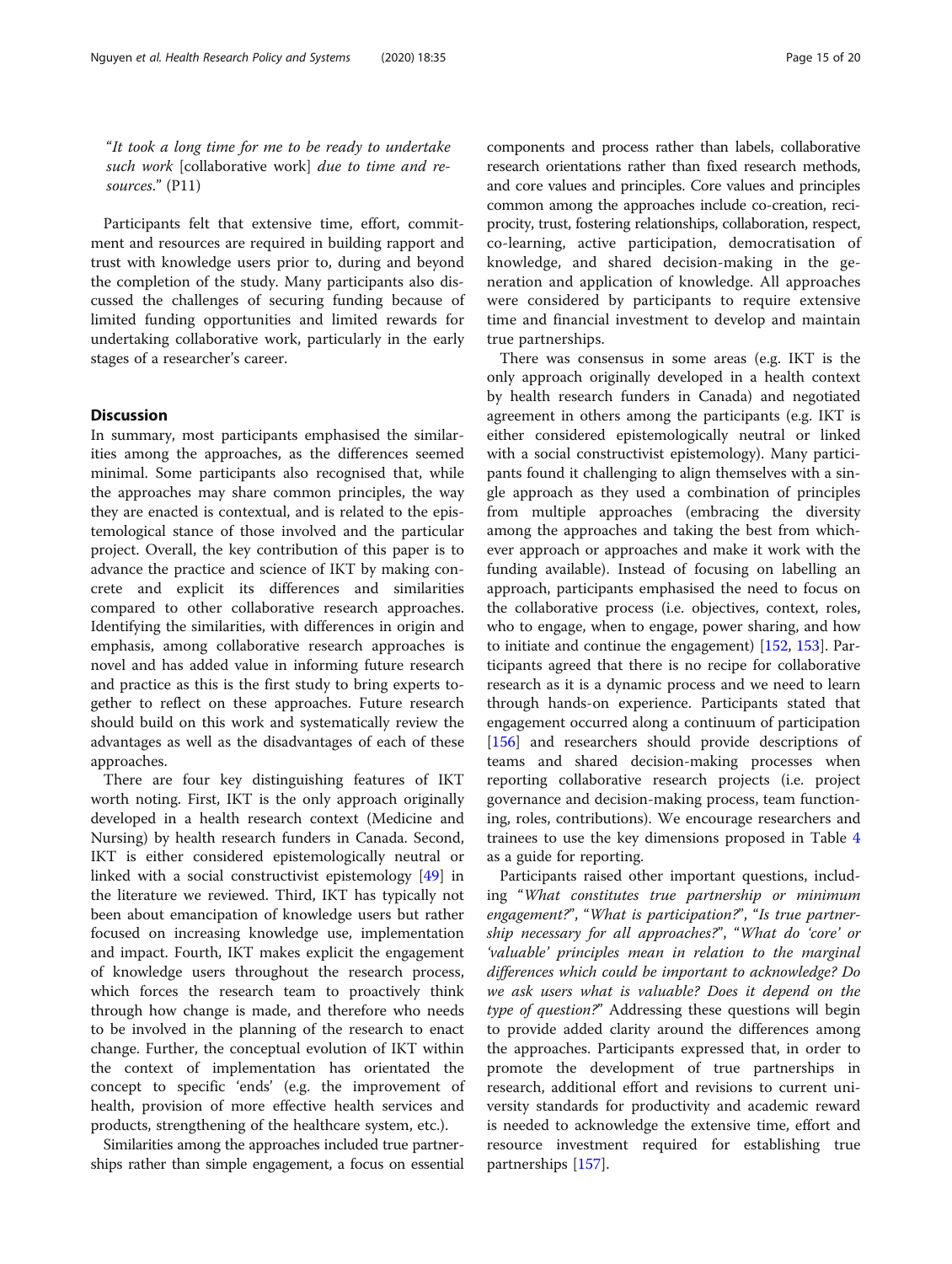# Potential use of findings for researchers, trainees and other knowledge users/stakeholders

This qualitative descriptive study is the first to systematically synthesise experts' perspectives and experiences in a comparison of various approaches to collaborative research, using an IKT lens. It is also the first to bring experts in the field together to synthesise the similarities and differences among the approaches. For researchers and trainees, this work offers novel insights and foundational knowledge as a starting point for an interdisciplinary discussion/dialogue about the nature, characteristics, measurement and evaluation of various collaborative research approaches in a more refined way. For example, the results of this study provide novice researchers and trainees with a common working document to help familiarise themselves with the terms and concepts used in collaborative research to inform future research that will advance IKT science and practice.

Knowledge users and stakeholders may find the explicit description of principles and values of collaborative research helpful in making decisions around how and when they would like to be engaged to facilitate meaningful engagement. The themes identified in this study may provide a foundation and entry point to assist knowledge users and stakeholders in initiating discussions about what constitutes engagement, collaborative research or co-creation with researchers prior to agreeing to partner with them. For funding agencies and decision-makers/policy-makers, the description of the approaches and the similarities and differences may be of use when designing partnered funding calls.

## Limitations

It is important to note that these results are primarily based on the views of the participants and a review of the key literature. The process of synthesising the differences and similarities between IKT and other collaborative research approaches is complex and multi-layered. It was challenging to integrate all of the participants' views and feedback to establish negotiated agreement. Readers should be mindful when interpreting the results of this study and resist oversimplification and generalisation, as exemplified by the level of detail provided in Table [4](#page-7-0). We acknowledge that the participants are predominately Canadian researchers, but this is not surprising given our team's focus on IKT as well as the broader Canadian funder-linked orientation to IKT. We migrated this limitation by conducting a face validity check with the international community of KT scholars who identified similar concerns as our participants regarding a lack of clarity among the approaches. We also attempted to recruit international experts, yet many were unable to enrol in the study. Those who declined participation

stated scheduling conflicts and other previous commitments as the hindrance. Furthermore, for several of the historically mature approaches, source experts were deceased.

Additionally, this paper is focused on researchers' perspectives and we would have likely gained different insights had we included community members and other knowledge users with experiences with the different approaches. Thus, we recognise that our results and discussion may be skewed in addressing only the needs of researchers and not those of partners. We also acknowledge that the selection of approaches is not inclusive of all collaborative research (i.e. PE, PPI and other modes of knowledge production beyond Mode 2). We selected approaches most prevalent in the literature as a starting point and to keep the study manageable. Nevertheless, we suggest that the comparison of IKT with the included four other dominant approaches remains a useful starting point for researchers, trainees, and other knowledge users and stakeholders. Lastly, we did not take a systematic approach to the literature review because the focus was on experts and their identification of relevant literature.

# Directions for future research

Primary data collection from community members, knowledge users and stakeholders who engage in collaborative research should also be undertaken to understand the issues and challenges from their perspectives, which may differ from those of theorists in the field. There is a need for additional comparative effectiveness research to examine outcomes and impact across [\[158](#page-19-0)–[160\]](#page-19-0) these approaches to reveal whether and how outcomes differ by approach. There is also a need for research into how current university standards for productivity and promotion influences researchers' intent in undertaking collaborative research and how institutional disincentives to engage in collaborative research can be overcome [\[157](#page-19-0)].

## Conclusions

Overall, the results of this study suggest that IKT, engaged scholarship, Mode 2 research, co-production and participatory research approaches are more similar than different to each other. All facilitate true partnerships (shifting to shared decision-making that values contributions from all partners equally), require extensive time and financial investment, and share core values and principles (inclusion of knowledge users throughout the research process, co-creation of knowledge, reciprocity, shared decision-making, active participation and democratisation of knowledge production). Important differences were noted in the orientation and historical roots as well as in partnership/engagement among the approaches. This study is the first to bring experts together to share insights/experiences and reflect on what they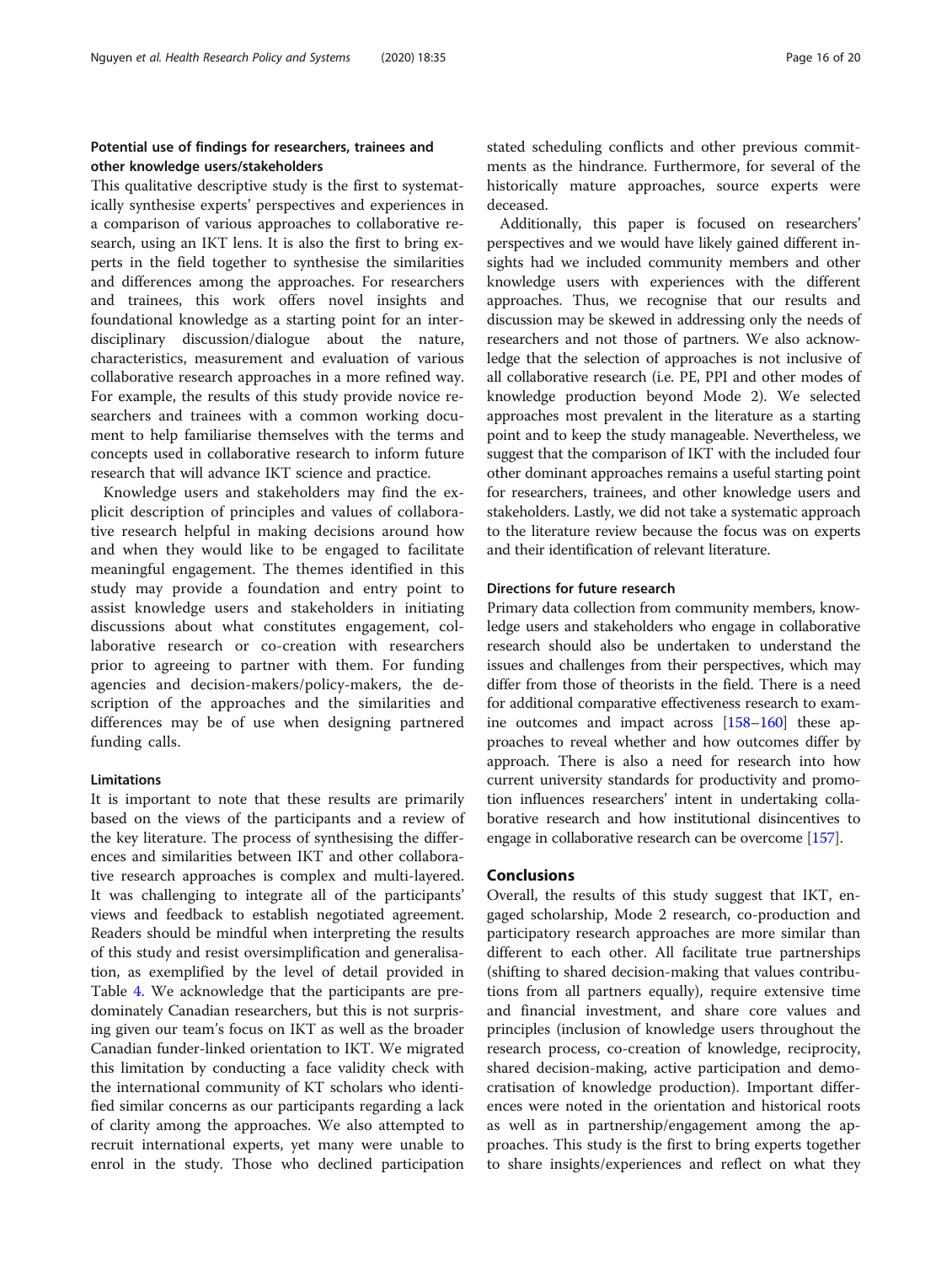<span id="page-16-0"></span>think about multiple collaborative research approaches. This work contributes to developing a shared understanding of collaborative approaches to facilitate clarity in use, reporting, indexing and communication among researchers, trainees, knowledge users and stakeholders to advance IKT and implementation science as well as knowledge around collaborative research.

# Supplementary information

Supplementary information accompanies this paper at [https://doi.org/10.](https://doi.org/10.1186/s12961-020-0539-6) [1186/s12961-020-0539-6.](https://doi.org/10.1186/s12961-020-0539-6)

| Additional file 1. Interview quide.       |  |
|-------------------------------------------|--|
| <b>Additional file 2.</b> Key literature. |  |

#### Abbreviations

CHSRF: Canadian Health Services Research Foundation; CIHR: Canadian Institutes of Health Research; IKT: Integrated knowledge translation; KT: Knowledge translation; PE: Patient engagement; PPI: Patient and public involvement

## Acknowledgements

We would like to thank and acknowledge Jeremy Grimshaw, Andreas Laupacis, Janet Squires, Sharon Straus, Jacqueline Tetroe, Hans van Oers and the international KT experts at the 2017 Knowledge Utilization Colloquium in Melbourne for their support in the development and member-checking of this study.

#### Authors' contributions

TN led the development and execution of the study (i.e. study conceptualisation, study design, recruitment, identifying experts and literary sources, literature review, data collection, data analysis); initiated, coordinated, drafted and revised the manuscript to include all team member's feedback. IDG co-led the development and execution of the study, provided critical feedback on study design and manuscript drafts, oversaw development and execution of the study, and participated in obtaining funding for the study. KJM provided content related to the review and extraction of relevant content from the literature, provided critical feedback in data analysis, and manuscript drafts; identifying experts and literary resources. SB, MC, CAS, AK, JL, ACM, MM, DP, VRR, MJR, JS and NW provided critical feedback in data analysis and manuscript drafts, and identified experts and literary resources. All authors have read and approved the final manuscript.

#### Funding

This paper was written in response to a call by the IKTRN for papers on Integrated Knowledge Translation. The IKTRN (IDG Programme Leader) is funded by a Canadian Institutes of Health Research Foundation Grant (FDN #143247). TN holds a Postdoctoral Fellowship from the Canadian Institutes of Health Research (2016–2019).

#### Availability of data and materials

Not applicable to protect participants' anonymity/confidentiality.

#### Ethics approval and consent to participate

The study received ethics approval from the Ottawa Health Sciences Network Research Ethics Board (OHSN- REB #2017038-01H).

#### Consent for publication

Written informed consent for publication was obtained.

#### Competing interests

Several of the authors are members of the Integrated Knowledge Translation Research Network (IKTRN) (IDG, TN, AK, JL, ACM, MM, KJM, JS). The IKTRN brings together knowledge users and researchers to advance the science and practice of IKT and train the next generation of IKT researchers.

#### Author details

<sup>1</sup>School of Epidemiology and Public Health, Faculty of Medicine, University of Ottawa, Ottawa, Canada. <sup>2</sup> Can Child Centre for Childhood Disability Research, Faculty of Health Sciences, McMaster University, Hamilton, Canada. <sup>3</sup>Clinical Epidemiology Program, Ottawa Hospital Research Institute, Ottawa Canada. <sup>4</sup> Strategic Clinical Networks™, System Innovation and Programs, Alberta Health Services, Calgary, Canada. <sup>5</sup>Department of Community Health Sciences, Cumming School of Medicine, University of Calgary, Calgary, Canada. <sup>6</sup> Applied Research and Evaluation Consultant, Nova Scotia, Canada. <sup>7</sup> <sup>7</sup> Centre for Research and Action in Public Health, Health Research Institute, University of Canberra, Canberra, Australia. <sup>8</sup>Canada Research Chair, Faculty of Nursing, University of Alberta, Edmonton, Canada. <sup>9</sup>Faculty of Health Sciences, School of Health Studies, Western University, London, Canada. <sup>10</sup>Canada Research Chair in Evidence-Informed Health Systems, McMaster Health Forum, Centre for Health Economics and Policy Analysis, Department of Health Evidence, and Impact, McMaster University, Hamilton, Canada. <sup>11</sup> Participatory Research at McGill, Department of Family Medicine, McGill University, Montreal, Canada. 12School of Nursing, University of Northern British Columbia, Prince George, Canada. 13Research and Innovation Services, York University, Toronto, Canada. <sup>14</sup>Department of Academic Family Medicine, College of Medicine, University of Saskatchewan, Saskatoon, Canada. 15Mother and Infant Research Unit, School of Nursing and Health Sciences, University of Dundee, Dundee, United Kingdom. <sup>16</sup>Graduate Entry Medical School and Health Research Institute, University of Limerick, Limerick, Ireland. 17Center for Participatory Research, College of Population Health, University of New Mexico, Albuquerque, USA.

# Received: 15 October 2019 Accepted: 7 February 2020 Published online: 30 March 2020

#### References

- 1. Gagliardi AR, Berta W, Kothari A, Boyko J, Urquhart R. Integrated knowledge translation (IKT) in health care: a scoping review. Implement Sci. 2015;71(2): 105–6. [https://doi.org/10.1186/s13012-016-0399-1.](https://doi.org/10.1186/s13012-016-0399-1)
- 2. Jull J, Giles A, Graham ID. Community-based participatory research and integrated knowledge translation: advancing the co-creation of knowledge. Implement Sci. 2017;12:150. <https://doi.org/10.1186/s13012-017-0696-3>.
- Straus SE, Tetroe J, Graham ID. Knowledge translation in healthcare: moving from evidence to practice. 2nd ed. West Sussex: Wiley; 2013.
- 4. Drahota A, Meza RD, Brikho B, et al. Community-academic partnerships: a systematic review of the state of the literature and recommendations for future research. Milbank Q. 2016;94(1):163–214. [https://doi.org/10.1111/1468-](https://doi.org/10.1111/1468-0009.12184) [0009.12184.](https://doi.org/10.1111/1468-0009.12184)
- 5. Greenhalgh T, Jackson C, Shaw S, Janamian T. Achieving research impact through co-creation in community-based health services: literature review and case study. Milbank Q. 2016;94(2):392–429.
- 6. Voorberg WH, Bekkers VJ, Tummers LG. A systematic review of co-creation and co-production: Embarking on the social innovation journey. Public Manag Rev. 2015;17(9):1333–57.
- 7. Vargo SL, Lusch RF. Evolving to a new dominant logic for marketing. J Mark. 2004;68(1):1–17.
- 8. Ostrom E. Crossing the great divide: coproduction, synergy, and development. World Dev. 1996;24(6):1073–87.
- Boyle D, Harris M. The challenge of co-production–How equal partnership between professionals and the public are crucial to improving public services. London: NESTA; 2009.
- 10. Canadian Foundation for Healthcare Improvement (formerly the Canadian Health Services Research Foundation). Glossary of knowledge exchange terms. 2018. [https://www.cfhifcass.ca/PublicationsAndResources/ResourcesAndTools/](https://www.cfhifcass.ca/PublicationsAndResources/ResourcesAndTools/GlossaryKnowledgeExchange.aspx) [GlossaryKnowledgeExchange.aspx.](https://www.cfhifcass.ca/PublicationsAndResources/ResourcesAndTools/GlossaryKnowledgeExchange.aspx) Accessed 24 May 2018.
- 11. Canadian Institutes of Health Research (CIHR). Glossary of funding-related terms. 2019. [http://www.cihr-irsc.gc.ca/e/34190.html#d.](http://www.cihr-irsc.gc.ca/e/34190.html#d) Accessed 9 Feb 2019.
- 12. Graham ID, Tetroe J, Pearson A. Turning knowledge into action: practical guidance on how to do integrated knowledge translation research. 1st ed. Philadelphia: Lippincott Williams & Wilkins; 2014.
- 13. Boyer EL. The scholarship of engagement. J Public Serv Outreach. 1996;1(1): 11–21.
- 14. Van de Ven AH, Johnson P. Knowledge for theory and practice. Acad Manag Rev. 2006;31(4):802–21.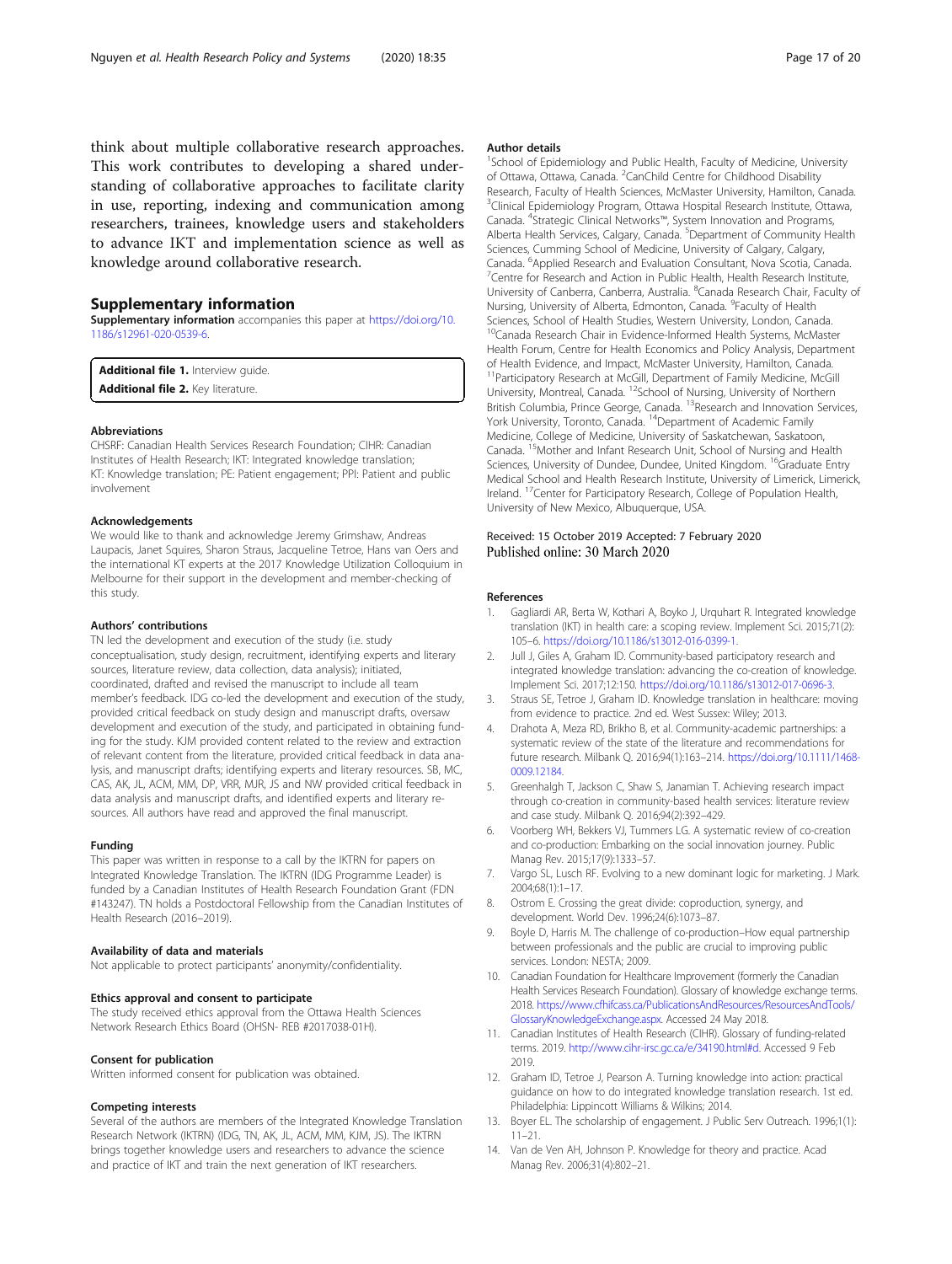- <span id="page-17-0"></span>15. Eccles MP, Mittman BS. Welcome to implementation science. Implement Sci. 2006;1:1. [https://doi.org/10.1186/1748-5908-1-1.](https://doi.org/10.1186/1748-5908-1-1)
- 16. Graham ID, Tetroe J. CIHR research: how to translate health research knowledge into effective healthcare action. Healthc Q. 2007;10(3):20–2.
- 17. Graham ID, Tetroe J, MacLean RK. Chapter 1: some basics of integrated knowledge translation research. In: Graham ID, Tetroe J, Pearson A, editors. Turning knowledge into action: practical guidance on how to do integrated knowledge translation research. Philadelphia: Lippincott Williams & Wilkins; 2014. p. 196.
- 18. Kothari A, McCutcheon C, Graham ID, for the IKT Research Network. Defining integrated knowledge translation and moving forward: a response to recent commentaries. Int J Health Policy Manag. 2017;6:1–2.
- 19. Canadian Institutes of Health Research (CIHR). Knowledge translation at CIHR. 2016. [http://www.cihr-irsc.gc.ca/e/29418.html#2.](http://www.cihr-irsc.gc.ca/e/29418.html#2) Accessed 9 Feb 2019.
- 20. Graham ID, Tetroe J. Getting Evidence into Policy and Practice: Perspective of a Health Research Funder. J Can Acad Child Adolesc Psychiatry. 2009; 18(1):46–50.
- 21. Graham ID, Logan J, Harrison MB, Straus SE, Tetroe J, Caswell W, Robinson N. Lost in knowledge translation: time for a map? J Contin Educ Heal Prof. 2006;26:13–24.
- 22. Estabrooks CA, Floyd JA, Scott-Findlay S, O'leary KA, Gushta M. Individual determinants of research utilization: a systematic review. J Adv Nurs. 2003;43(5):506–20.
- 23. Gibbons M, Limoges C, Nowotny H, Schwartzman S, Scott P, Trow M. The new production of knowledge: the dynamics of science and research in contemporary societies. London: SAGE Publications; 1994.
- 24. Estabrooks CA, Norton P, Birdsell JM, Newton MS, Adewale AJ, Thornley R. Knowledge translation and research careers: Mode I and Mode II activity among health researchers. Res Policy. 2008;37(6–7):1066–78.
- 25. Green LW, George A, Daniel M, Frankish J, Herbert CJ, et al. Participatory research in health promotion. Ottawa: The Royal Society of Canada; 1995.
- 26. Cargo M, Mercer SL. The value and challenges of participatory research: strengthening its practice. Annu Rev Public Health. 2008;29:325–50.
- 27. Mrklas KJ. A scoping review of available tools for assessing integrated knowledge translation research or health research partnership impact. Calgary: Department of Community Health Sciences, Cumming School of Medicine, University of Calgary; 2017.
- 28. Bucknall T. Bridging the know-do gap in health care through integrated knowledge translation. Worldviews Evid-Based Nurs. 2012;9(4):193–4.
- 29. Wehrens R. Beyond two communities -from research utilization and knowledge translation to co-production? Public Health. 2014;128(6):545–51.
- 30. Green LW, Mercer SL. Can public health researchers and agencies reconcile the push from funding bodies and the pull from communities? Am J Public Health. 2001;91:1926–9.
- 31. Canadian Institutes of Health Research (CIHR). A guide to knowledge translation at CIHR: integrated and end of grant approaches. 2015. [http://](http://www.cihr-irsc.gc.ca/e/45321.html) [www.cihr-irsc.gc.ca/e/45321.html](http://www.cihr-irsc.gc.ca/e/45321.html). Accessed 9 Feb 2018.
- 32. Fisk NM, Wesselingh SL, Beilby JJ, Glasgow NJ, Puddey IB, Robinson BG, Angus JA, Smith PJ. Academic health science centres in Australia: let's get competitive. Med J Aust. 2011;194(2):59–60.
- 33. National Institute for Health Research. About the Collaborations for Leadership in Applied Health Research and Care (CLAHRCs); 2019. [https://](https://clahrcprojects.co.uk/about) [clahrcprojects.co.uk/about](https://clahrcprojects.co.uk/about). Accessed 9 Feb 2019.
- 34. Jansen MW, van Oers HA, Middelweerd MD, van de Goor IA, Ruwaard D. Conditions for sustainability of Academic Collaborative Centres for Public Health in the Netherlands: a mixed methods design. Health Res Policy Sys. 2015;13:36. <https://doi.org/10.1186/s12961-015-0026-7>.
- 35. Frank L, Forsythe L, Ellis L, Schrandt S, Sheridan S, Gerson J, Konopka K, Daugherty S. Conceptual and practical foundations of patient engagement in research at the Patient-Centered Outcomes Research Institute. Qual Life Res. 2015;24:1033–41.
- 36. Lomas J. Using linkage and exchange to move research into policy at a Canadian Foundation. Health Aff. 2000;19:236–40.
- 37. Grant MJ, Booth A. A typology of reviews: an analysis of 14 review types and associated methodologies. Health Inf Libr J. 2009;26(2):91–108.
- 38. Domecq JP, Prutsky G, Elraiyah T, Wang Z, Nabhan M, Shippee N, Brito JP, Boehmer K, Hasan R, Firwana B, Erwin P. Patient engagement in research: a systematic review. BMC Health Serv Res. 2014;14:89. [https://doi.org/10.1186/](https://doi.org/10.1186/1472-6963-14-89) [1472-6963-14-89.](https://doi.org/10.1186/1472-6963-14-89)
- 39. Shippee ND, Domecq Garces JP, Prutsky Lopez GJ, Wang Z, Elraiyah TA, Nabhan M, Brito JP, Boehmer K, Hasan R, Firwana B, Erwin PJ. Patient and

service user engagement in research: a systematic review and synthesized framework. Health Expect. 2015;18(5):1151–66.

- 40. Patton M. Qualitative research and evaluation methods. 3rd ed. Thousand Oaks: SAGE Publications; 2002.
- 41. Tong A, Sainsbury P, Craig J. Consolidated criteria for reporting qualitative research (COREQ): a 32-item checklist for interviews and focus groups. Int J Qual Health Care. 2007;19(6):349–57.
- 42. Salganik MJ, Heckathorn DD. Sampling and estimation in hidden populations using respondent-driven sampling. Sociol Methodol. 2004;34(1):193–240.
- 43. Braun V, Clarke V. Using thematic analysis in psychology. Qual Res Psychol. 2006;3(2):77–101.
- 44. Bowen S. The relationship between engaged scholarship, knowledge translation and participatory research. In: Higginbottom G, Liamputtong P, editors. Participatory qualitative research methodologies in health. Los Angeles: Sage Publications; 2015. p. 183–99.
- 45. Van de Ven AH. Engaged scholarship: a guide for organizational and social research. Oxford: Oxford University Press; 2007.
- 46. Voorberg WH, Bekkers VJ, Tummers LG. A systematic review of co-creation and co-production: embarking on the social innovation journey. Public Manag Rev. 2015;17(9):1333–57.
- 47. Piggot-Irvine E, Zornes D. Developing a framework for research evaluation in complex contexts such as action research. SAGE Open. 2016;6(3):1–15.
- 48. Chevalier JM, Buckles DJ. Chapter 1: action research history, in participatory action research: theory and methods for engaged inquiry. New York: Routledge; 2013. p. 459.
- 49. Thomas A, Menon A, Boruff J, Rodriguez AM, Ahmed S. Applications of social constructivist learning theories in knowledge translation for healthcare professionals: a scoping review. Implement Sci. 2014;9(1):54.
- 50. Bechara JP, Van de Ven AH. Chapter 2: philosophy of science underlying engaged scholarship. In: Van de Ven AH, editor. Engaged scholarship: a guide for organizational and social research. Minneapolis: Oxford University Press; 2007.
- 51. Nowotny H, Scott P, Gibbons M. Mode 2 revisited: the new production of knowledge. Minerva. 2003;41:179–94.
- 52. Kuutti K. Design research, disciplines, and new production of knowledge. Hong Kong: International Association of Socieities of Design Research (IASDR07); 2007. p. 1–13.
- 53. Kincheloe JL. Describing the bricolage: conceptualizing a new rigor in qualitative research. Qual Inq. 2001;7(6):679–92.
- 54. Latour B. We have never been modern. Cambridge: Harvard University Press; 1993.
- 55. Coghlan D. Retrieving a philosophy of practical knowing for action research. Int J Action Res. 2016;12(1):84–107.
- 56. Adelman C. Kurt Lewin and the origins of action research. Educ Action Res. 1993;1(1):7–24.
- 57. Rimmer TC, Johnson LL. Planned change theories for nursing. Thousand Oaks: Sage; 1998.
- 58. Nguyen T, Graham ID. What's in a name? Exploring the differences and similarities among knowledge translation approaches. Knowledge Utilization Colloquium November 8-10, 2017 (Oral Presentation). Melbourne, Australia.
- 59. Lomas J. Improving research dissemination and uptake in the health sector: beyond the sound of one hand clapping. Hamilton: McMaster Univeristy Centre for Health Economics and Policy Analysis; 1997. p. 1–45.
- 60. Graham ID, Tetroe J, The KT Theories Research Group. Some theoretical underpinnings of knowledge translation. Acad Emerg Med. 2007;14:936–41.
- 61. Graham ID. Knowledge translation at CIHR: under new administration. Ottawa: Canadian Institutes of Health Research; 2007.
- 62. Graham ID, Bernstein A. Health research: an excuse not to act as a catalyst for change. Hill Times. 2007;30:1.
- 63. Tetroe J. Knowledge translation at the Canadian Institutes of Health Research: a primer. Focus Tech Brief. 2007;18:1–8.
- 64. Salsberg J, Macaulay AC, Parry D. Chapter 2: guide to integrated knowledge translation research: researcher and knowledge-user collaboration in health research. In: Graham ID, Tetroe JM, Pearson A, editors. Turning knowledge into action: practical guidance on how to do integrated knowledge translation research. Philadelphia: Lippincott Williams & Wilkins; 2014.
- 65. Kerner J. Knowledge translation in cancer surveillance: what do we know, how should we share it, and who cares? Toronto: Canadian Partnership Against Cancer; 2009.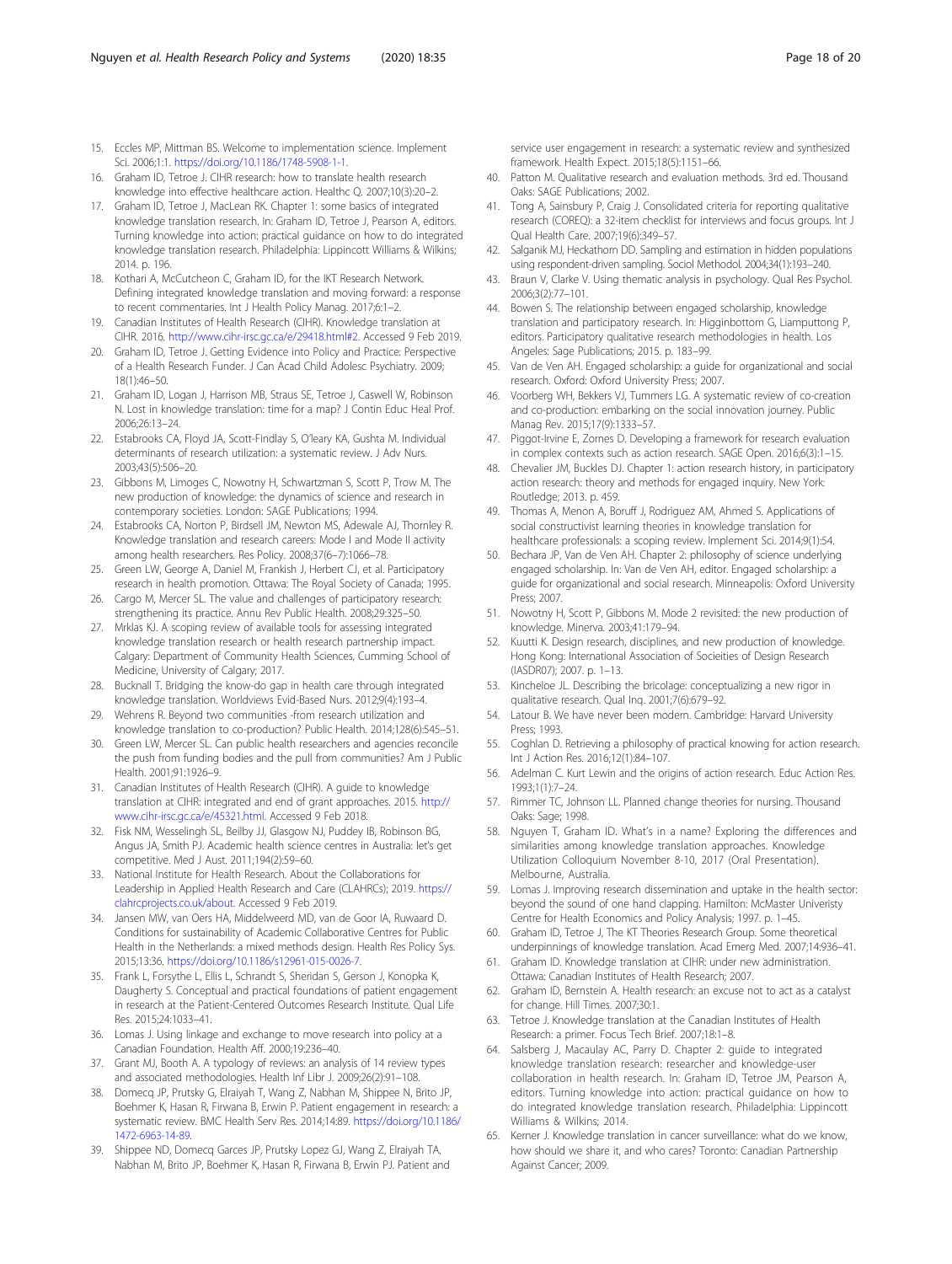- <span id="page-18-0"></span>66. Graham ID, Kothari A, McCutcheon C, Angus D, Lukaris-Banner D, Botting I, Bucknall T, Dunn S, Gagnon M, Gifford W, Godfrey C, Holmes B, Horsley T, Hutchinson A, Jull J, Law S, McLean R, Mrklas K, Nguyen T, Plamodon K, Rycroft-Malone J, Sibald S, Stacey D, Wright D, Yeung E, for the Integrated Translation Research Network. Moving knowledge into action for more effective practice, programmes and policy: protocol for a research programme on integrated knowledge translation. Implement Sci. 2018;13: 22. [https://doi.org/10.1186/s13012-017-0700-y.](https://doi.org/10.1186/s13012-017-0700-y)
- 67. Kothari A, Wathen NC. A critical second look at integrated knowledge translation. Health Policy. 2013;109(2):187–91.
- 68. Gagliardi AR, Kothari A, Graham ID. Research agenda for integrated knowledge translation (IKT) in healthcare: what we know and do not yet know. J Epidemiol Community Health. 2016;71(2):105–6.
- 69. Flagg JL, Lane JP, Lockett MM. Need to Knowledge (NtK) Model: an evidence based framework for generating technological innovations wtih socio-economic impacts. Implement Sci. 2013;8:21.
- 70. Lane JP, Flagg JL. Traslating three states of knowledge-discovery, invention and innovation. Implement Sci. 2010;5:9.
- 71. Holmes C, McDonald F, Jones M, Graham J. Knowledge translation: moving proteomics science to innovation in society. OMICS. 2016;20(6):352–61.
- 72. Barber T, Sharif B, Teare S, Miller J, Shewchuk B, Green LA, Marlett N, Cibere J, Mrklas K, Wasylak T, Li LC, Campbell-Scherer D, Marshall DA. A qualitative study to elicit patients' and primary care physicians' perspectives on the use of a self-management mobile health application for knee osteoarthritis. BMJ Open. 2019;9(1):e024016.
- 73. The Service and Market Oriented Transport Research Group (SAMOT). Developing public transport through multidisciplinary and benefit-oriented research – Final Report VINN Excellence Center Stage 1. [https://www5.kau.](https://www5.kau.se/sites/default/files/Dokument/subpage/2011/08/samot_stage_1_pdf_10169.pdf) [se/sites/default/files/Dokument/subpage/2011/08/samot\\_stage\\_1\\_pdf\\_1016](https://www5.kau.se/sites/default/files/Dokument/subpage/2011/08/samot_stage_1_pdf_10169.pdf) [9.pdf.](https://www5.kau.se/sites/default/files/Dokument/subpage/2011/08/samot_stage_1_pdf_10169.pdf) Accessed 6 Feb 2019.
- 74. Boyer EL. Scholarship reconsidered: the priorities of the professoriate. special report. Princeton: Carnegie Foundation for the Advancement of Teaching; 1990.
- 75. Bowen S, Graham ID. From knowledge translation to 'engaged scholarship:' promoting research relevance and utilization. Arch Phys Med Rehabil. 2013; 94(Suppl 1):S3–8.
- 76. Campbell HJ, Vanderhoven D. Knowledge that matters: realising the potential of co-production. 2016. [http://eprints.whiterose.ac.uk.](http://eprints.whiterose.ac.uk) Accessed 9 Feb 2018.
- 77. Kellogg Commission on the Future of State and Land-Grant Universities. Returning to our Roots: Executive summaries of the reports of the Kellogg Commission on the future of state and land grant universities. 2001. [http://](http://www.aplu.org) [www.aplu.org](http://www.aplu.org). Accessed 9 Feb 2018.
- 78. Anderson JA. Engaged learning, engaged scholarship: a struggle for the soul of higher education. Northwest J Comm. 2014;42(1):143–66.
- 79. Harkavy I. The role of universities in advancing citizenship and social justice in the 21st century. Educ Citizenship Soc Justice. 2006;1(1):5–37.
- 80. Hartley M, Saltmarsh J, Clayton P. Is the civic engagement movement changing higher education? Br J Educ Stud. 2010;58(4):391–406.
- 81. Bowen S. A school of epidemiology and public health for the 21st Century: the role of engaged scholarship. Ottawa: Department of Epidemiology and Community Medicine University of Ottawa; 2014. p. 1–38.
- 82. Cox D. History of the scholarship of engagement movement. In: Fitzgerald HE, Burack C, Siefer S, editors. Handbook on engaged scholarship: contemporary landscapes, future directions. East Lansing: Michigan State University Press; 2010.
- 83. Glass CR, Fitzgerald HE. Engaged scholarship: historical roots, contemporary challenges. In: Fitzgerald HE, Burack C, Siefer S, editors. Handbook on engaged scholarship: contemporary landscapes, future directions. East Lansing: Michigan State University Press; 2010.
- 84. Stanton TE. New times demand new scholarship. Educ Citizenship Soc Justice. 2008;3:19.
- Maxwell N. How universities can help to create a wiser world: the urgent need for an academic revolution. Exeter: Imprint Academic; 2014.
- 86. MacIntyre A. Three rival versions of moral enquiry: encyclopedia, genealogy, and tradition. Notre Dame: University of Notre Dame Press; 1990.
- 87. Van de Ven AH, Zlotkowski E. Toward a scholarship of engagement: a dialogue between Andy Van de Ven and Edward Zlotkowski. Acad Manag Learn Educ. 2005;4:355–62.
- 88. Gibbons M. Science's new social contract with society. Nature. 1999;402:  $C81-4$
- 89. Hessels L, van Lente H. Re-thinking new knowledge production: a literature review and research agenda. Res Policy. 2008;37:740–60.
- 90. Nowotny H, Peter S, Michael G, Scott P. Re-thinking science: knowledge and the public in an age of uncertainty. Cambridge: Polity; 2001.
- 91. Carayannis EG, Campbell DFJ, Rehman SS, Mode 3 knowledge production: systems and systems theory, clusters and networks. J Innov Entrep. 2016;5(1):17.
- 92. Schoonmaker MG, Carayannis EG. Mode 3: a proposed classification scheme for the knowledge economy and society. J Knowl Econ. 2013;4(4):556–77.
- 93. Ostrom E, Baugh WH. Community organization and the provision of police services. Beverly Hills: Sage Publications; 1973.
- 94. Ostrom E, Parks RB, Whitaker GP, Percy SL. The public service production process: a framework for analyzing police services. Policy Stud J. 1978; 7(Suppl 1):381–9.
- 95. Parks RB, Baker PC, Kiser L, Oakerson R, Ostrom E, Ostrom V, Percy SL, Vandivort MB, Whitaker GP, Wilson R. Consumers as coproducers of public services: some economic and institutional considerations. Policy Stud J. 1981;9(7):1001–11.
- 96. Powell K, Kitson A, Hoon E, Newbury J, Wilson A, Beilby J. A study protocol for applying the co-creating knowledge translation framework to a population health study. Implement Sci. 2013;8:98.
- 97. Ramirez R. Value co-production: intellectual origins and implications for practice and research. Strat Manage J. 1999;20:49–65.
- 98. Rycroft-Malone J, Burton CR, Bucknall T, Graham ID, Hutchinson AM, Stacey D. Collaboration and co-production of knowledge in healthcare: opportunities and challenges. Int J Health Policy Manag. 2016;5(4):221.
- 99. Filipe A, Renedo A, Marston C. The co-production of what? Knowledge values, and social relations in health care. PLoS Biol. 2017;15(5):e2001403.
- 100. Cahn E. No more throwaway people: the co-production imperative. Washington DC: Essential Books; 2001.
- 101. Jasanoff S. States of knowledge: the co-production of science and social order. 1st ed. London: Routledge; 2004.
- 102. Jasanoff S. Science and citizenship: a new synergy. Sci Public Policy. 2004; 31(2):90–4.
- 103. Realpe A, Wallace LM. What is co-production. London: The Health Foundation; 2010. p. 1–1.
- 104. Lewin K. Action research and minority problems. J Soc Issues. 1946;2(4):34–46.
- 105. Lewin K. In: Lewin GW, editor. Resolving social conflicts; selected papers on group dynamics. New York: Harper & Row, 1948.
- 106. Freire P. The pedagogy of the oppressed. New York: Herder and Herder; 1970.
- 107. Tuhiwai Smith L. Decolonizing methodologies: research and Indigenous peoples. 2nd ed. New York: Zed Books; 2012.
- 108. Boaventura de Sousa Santos. Epistemologies of the South: justice against epistemicide. New York: Routledge; 2016.
- 109. Hall B, Tandon R, Tremblay C, editors. Strengthening community-university research partnerships: global perspectives. Victoria: University of Victoria; 2015.
- 110. Muhammad M, Wallerstein N, Sussman AL, Avila M, Belone L, Duran B. Reflections on researcher identity and power: the impact of positionality on community-based participatory research (CBPR) processes and outcomes. Crit Sociol. 2015;41(7–8):1045–63.
- 111. Allen ML, Salsberg J, Knot M, LeMaster JW, Felzien M, Westfall JM, Herbert CP, Vickery K, Culhane-Pera KA, Ramsden VR, Zittleman L, Martin RE, Macaulay AC. Engaging with communities, engaging with patients: amendment to the NAPCRG 1998 policy statement on responsible research with communities. Fam Pract. 2017;34(3):313–21. [https://doi.org/10.1093/](https://doi.org/10.1093/fampra/cmw074) [fampra/cmw074](https://doi.org/10.1093/fampra/cmw074).
- 112. Argyris C, Schön DA. Organizational learning: a theory of action perspective. Reading: Addison-Wesley Publishing Company; 1978.
- 113. Arnstein SR. A ladder of citizen participation. J Am Inst Plann. 1969;35(4): 216–24.
- 114. Fals-Borda O, Rahman MA. Action and knowledge: breaking the monopoly with participatory action- research. New York, London: Apex Press, Intermediate Technology Publications; 1991.
- 115. Dewey J. The public and its problems. 2nd ed. Athens: Swallow Press / Ohio University Press; 1954/1927.
- 116. Dewey J. Reconstruction in philosophy. Enlarged ed. Boston: Beacon Press; 1957.
- 117. Dewey J. The need for a recovery of philosophy. In: Morris D, Shapiro I, Dewey J, editors. The Political Writings. Indianapolis: Hackett Publishing Company; 1993.
- 118. Duran E, Duran B. Native American postcolonial psychology. Albany: SUNY Press; 1995.